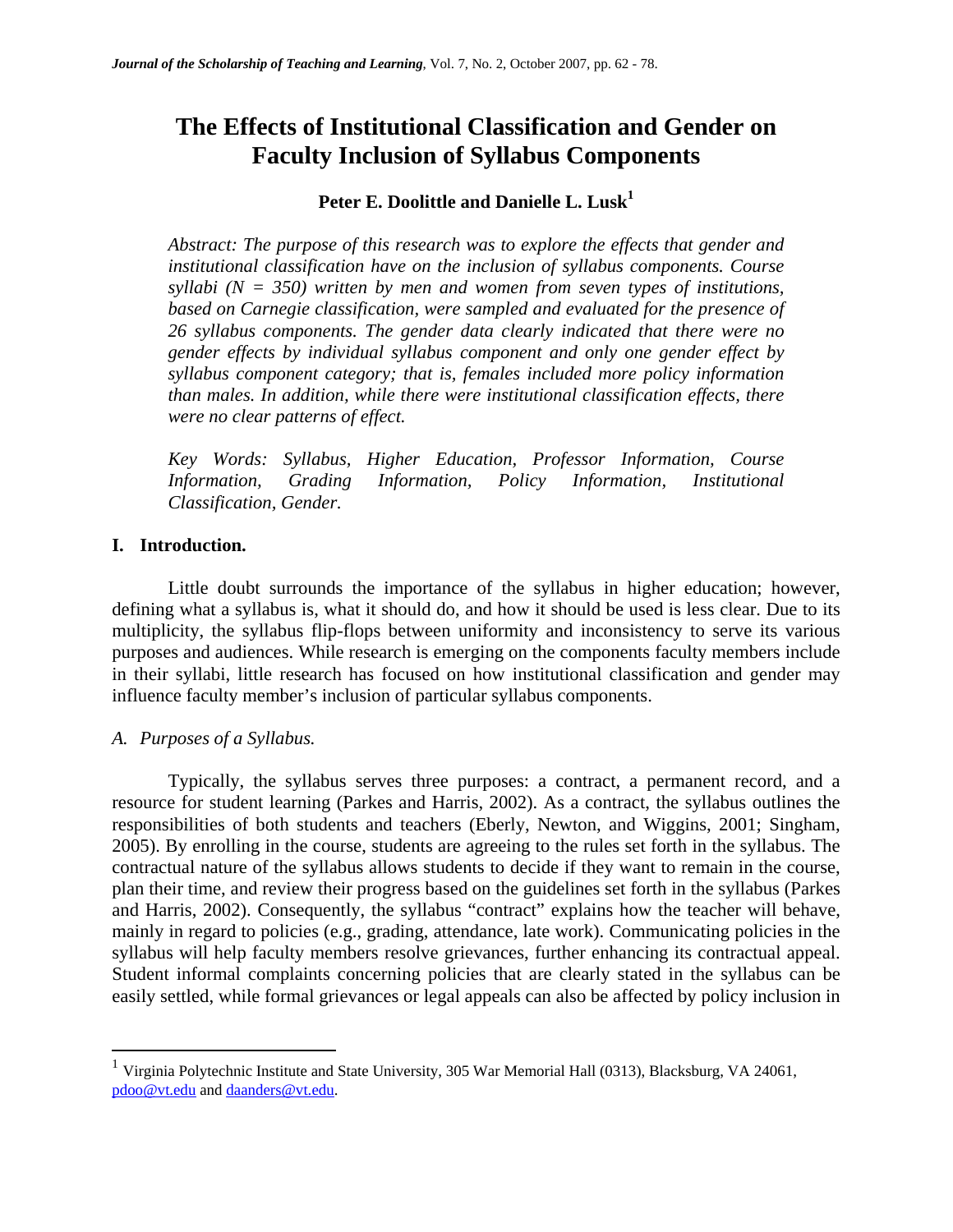the syllabus since syllabi can be used as evidence in these cases (Eberly et al., 2001; Parkes and Harris, 2002).

Likewise, the syllabus's second role – that of permanent record – protects the instructor should issues surrounding accountability and evaluation arise (Hanabek 2005). As a permanent record, however, the syllabus affects faculty, universities, and students. At the faculty level, the syllabus documents the instructor's policies and assessment methods. During promotion and tenure reviews, syllabi may be examined as evidence of the instructor's teaching quality (Parkes, Fix, and Harris, 2003). For the purposes of accreditation, this permanent record becomes important as it allows reviewers to examine a course's setup and function within the college or university's curriculum (Slattery and Carlson, 2005). For students, the syllabus notes the material covered in the course as well as the level at which it was covered. This information can affect transfer credits for students who are transferring from their current institution to another, or trying to substitute a course for one they have not taken (Parkes and Harris, 2002; Parkes et al., 2003; Eberly et al., 2001).

Supplementing its contractual and record serving purposes, the syllabus creates a resource for student learning. An effective syllabus may aid students in becoming self-regulated learners (Parkes and Harris, 2002), can model the professor's "enthusiasm for the course content and convey a positive invitation to the student to explore learning in the discipline" (Habanek, 2005, p. 63). As a resource for learning, the syllabus should be student-centered (Parkes and Harris, 2002; Habanek, 2005), focusing on enhancing student learning, preparing students for the class, and providing context for the subject matter (Parkes and Harris, 2002). However, in addition to being a resource for students, the syllabus is essentially a teaching and organizational tool (Becker and Calhoon, 1999; Smith and Razzouk, 1993; Eberly et al., 2001). In this regard, the syllabus can be used for course and teacher evaluations (Madson, Melchert, and Whipp, 2004), which serves both the resource and permanent record roles.

In addition to its roles as a contract, permanent record, and resource for student learning, the syllabus also functions as a communication device between the teacher and students (Garavalia, Hummel, Wiley, and Huitt, 1999); that is, as an "initial communication tool" that serves administrative, course development, and interpersonal purposes (Eberly et al., 2001, p. 56). The administrative purposes of the syllabus may include documentation in cases of grievance, documentation for accreditation, and course content for transfer requests (Habanek, 2005; Stingham, 2005); while the course development purposes may include curriculum evaluation and development, faculty initiation and professional development, and course structure and design (Parkes and Harris, 2002); and the interpersonal purposes may include the establishment of the affective tone of the course, demonstration of the professor's communication style, and explanation of the professor's expectations (Habanek, 2005; Thompson, 2007).

A syllabus that is a contract, permanent record and resource for student learning, while also serving administrative, course development, and interpersonal purposes would be considered a comprehensive syllabus (Eberly et al., 2001). The rationale for a comprehensive syllabus is that "syllabi need to be as accurate and specific as possible in order to reduce ambiguity and the idiosyncratic interpretation of course requirements and expectations" (Madson et al., 2004, p. 551). The danger in producing such a detailed document, however, lies in the students' ability to recall and comprehend syllabi information. Smith and Razzouk (1993) found that undergraduate students had difficulty recalling information from their syllabi. They recommend distributing a concise syllabus for the first class and then giving more specific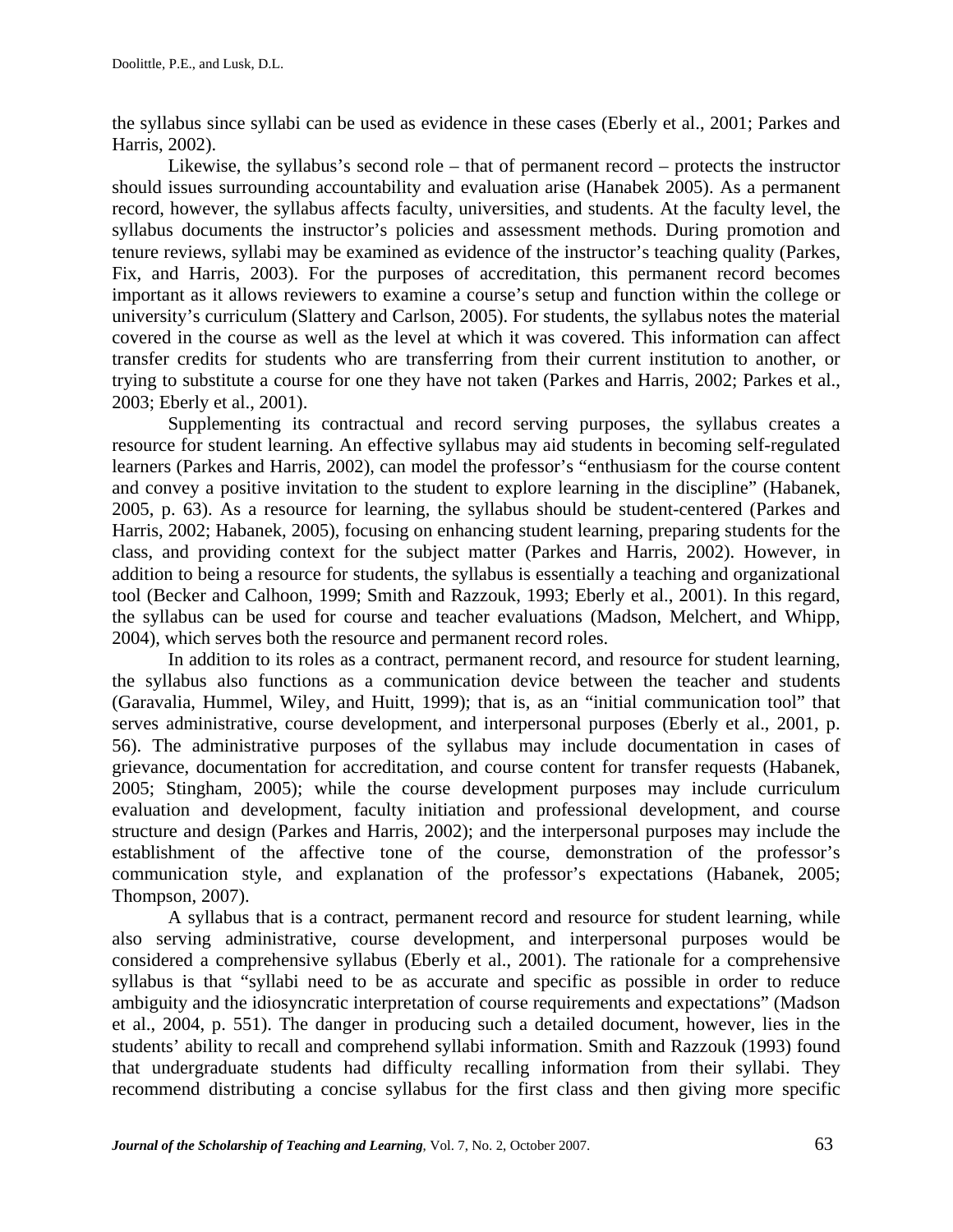information at later points in the semester. Smith and Razzouk also note the importance of regularly reviewing the syllabus with students to increase comprehension and retention. *B. Syllabus Design Research.* 

The creation of syllabi is ubiquitous in higher education, yet most professors are not trained to create them (Albers, 2003, Cardozo, 2006) and most publications and manuscripts regarding syllabus design are prescriptive (see Gifford, 2003; Grunert, 1997; Slattery and Carlson, 2005). According to Cardozo (2006), "syllabus construction itself remains a significantly undertheorized professional activity….Although we collectively specialize in a mind-boggling variety of…subjects, we lack sufficient theories of the syllabus" (p. 412). There is, however, a meaningful thread of research constructed over the past two decades that has examined the constitution of syllabi. Specifically, syllabus design research has generally addressed three themes, (a) what components do faculty include within their syllabi, (b) how do faculty and students perceive the syllabus, and (c) how do syllabi function within specific content areas.

*Syllabus components.* The research that has focused on syllabus components (see Doolittle and Siudzinski, in press; Eberly et al., 2001; Meuschke, Gribbons, and Dixon, 2002; Parkes et al., 2003) has generally found that while syllabi contain large amounts of information, they also lack key information. Specifically, the syllabus design research has found that the majority of syllabi contain significant instructor information (e.g., instructor name, office location, phone number, and email address), course information (e.g., course name and number, course objectives, required texts, and course topics and calendar), and grading information (e.g., grading policy and grading scale). However, one area of contention is policy information. Parkes, Fix, and Harris (2003) and Doolittle and Siudzinski (in press) examined syllabi from four-year colleges and universities and found that less than half of the syllabi contained an attendance policy and only approximately 20 percent contained late work, make-up work, and academic honesty policies. Meuschke et al. (2002), however, examined syllabi from community colleges and found that 85 percent of the syllabi contained an attendance policy and over 70 percent contained late work, make-up work, and academic honesty policies. Are there differences in syllabus component inclusion based on the type of classification of the educational institution (e.g., four-year colleges versus community colleges)?

*Syllabus perceptions.* The syllabus perceptions research has focused on the significance that the syllabus has for students. Garavalia et al. (1999) asked students to rate the importance of various syllabus components. The most important syllabus components, according to these students, included assignment information (e.g., assignment names, descriptions, and due dates), grading information (e.g., grading policy and scale), attendance information (e.g., attendance policy, allowable absences, and excessive absence policy), and instructor contact information (e.g., instructor office hours and office phone). Similarly, Becker and Calhoon (1999) asked students to indicate to which syllabus components they most paid attention. These students paid most attention to assignment information (e.g., exam, quiz, and assignment types, number, and due dates), grading information (e.g., grading policy), attendance information (e.g., participant requirements), and required work information (e.g., required readings and work). While Garavalia et al. (1999) and Becker and Calhoon (1999) focused on what students' value, Smith and Razzouk (1993) examined what students remembered from the syllabus. Smith and Razzouk found that 80 percent of students remembered course information (e.g., course name, number, credits, and textbook), assignment information (e.g., number of exams and term project), and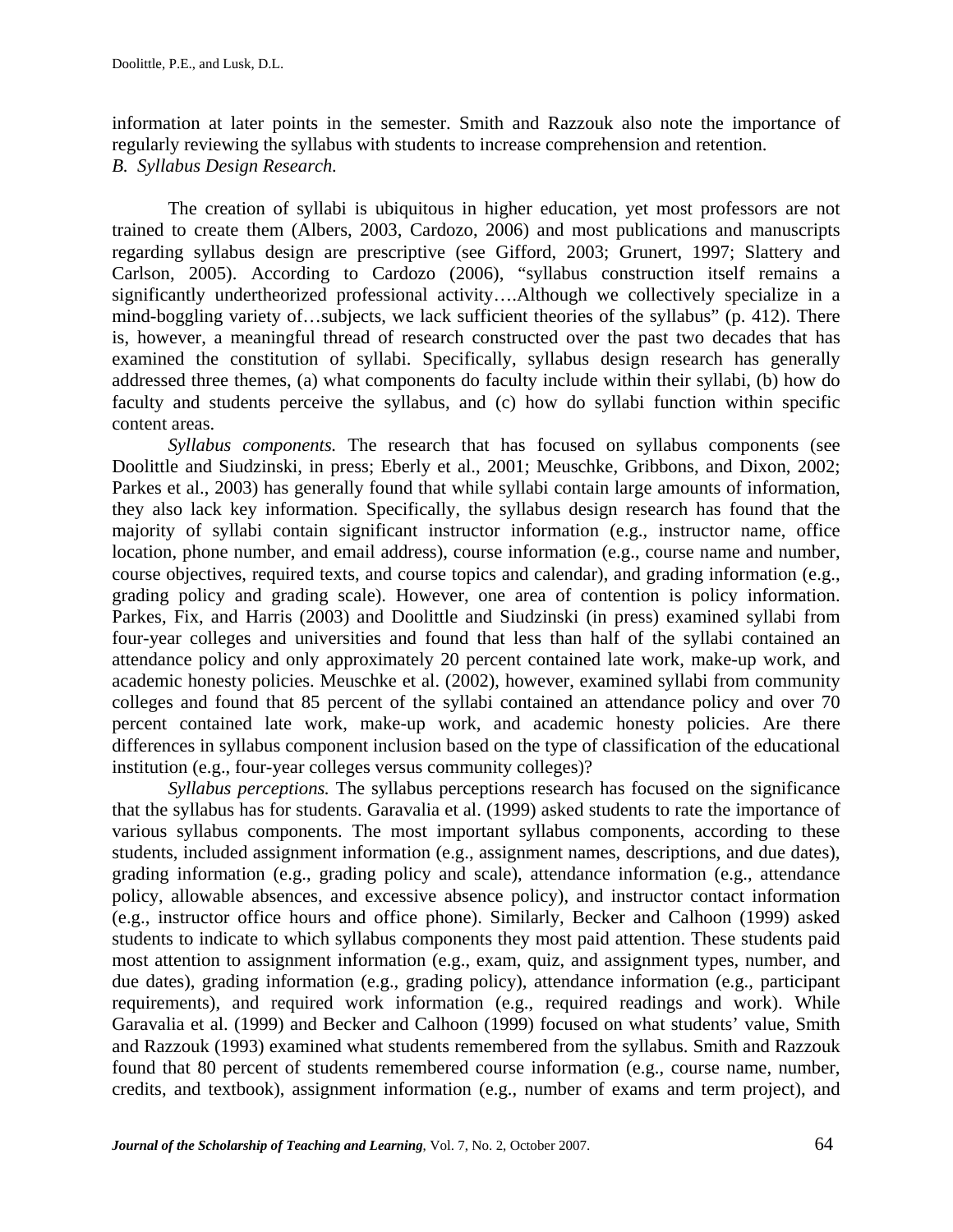instructor information (e.g., instructor name). These three studies all support the idea that the syllabus information that is most valuable to students is assignment, grading, and attendance information.

*Syllabus functionality.* The research focusing on syllabus components and syllabus perceptions tends to view syllabi without distinction. The syllabus functionality research, however, views syllabi within specific contexts (e.g., content areas) or for specific purposes (e.g., technology use). For example, in order to facilitate librarians' ability to meet course demands, Rambler (1982), Bean and Klekowski (1993), and Dewald (2003) examined a wide array of syllabi to determine the amount and type of library use these courses would require. They concluded from their syllabi studies that (a) library resources are underused; (b) libraries resources most used are texts; and (c) library resources are most used for the completion of research papers, reports, and projects. In addition, Hrucaj (2006) and Madson et al. (2004) conducted syllabus content analyses for specific purposes, to determine how these courses utilized assessment techniques and computer technology, respectively. Hrucaj (2006), examining syllabi from library skills courses, concluded that the courses used projects and exams as the main source of student evaluation; while Madson et al. (2004) concluded that syllabi from a teacher education program did not often reference the use of technology skills within the course.

This previous research into syllabus design – syllabus inclusion, syllabus perception, and syllabus function – has demonstrated significant and interesting variability within the construction and use of syllabi. Within this research, however, the effects of institutional type and gender have not been examined (see Doolittle and Siudzinski, in press; Meuschke et al, 2002; Parkes, Fix, and Harris, 2003; Thompson, 2007). That is, does an institution's Carnegie Classification affect faculty member's inclusion of various syllabus components?; and, do males and females differ in their inclusion of various components?

## **II. Method.**

#### *A. Sampling.*

Course syllabi ( $N = 350$ ) were sampled via the Internet using a non-probability – purposive and quota – sampling process. The syllabi were chosen purposively such that 50 syllabi were selected for each of seven Carnegie classifications for undergraduate higher education institutions (see Table 1). These seven institutional classifications were selected to obtain a varied sample of syllabi from undergraduate institutions; specifically, syllabi from community college courses (Assoc), syllabi from institutions that focus on arts and sciences (A&S-F), syllabi from institutions that focus on professional fields (Prof-F), and syllabi from institutions that focus on a balance between arts and sciences and the professions (Bal). The final three institutional foci –  $A\&S$ , Prof-F, and Bal – where further subdivided into institutions that offer no graduate degrees (No Graduate Coexistence; NGC) and institutions that offer extensive graduate degrees (High Graduate Coexistence; HGC). In addition to selecting the syllabi purposively, the syllabi were also non-purposively distributed across gender such that males wrote 237 of the syllabi and females wrote 113 of the syllabi.

 The syllabi were obtained using the Google™ search engine where searches involved using the Advanced Search feature. The advanced search took the form of searching for the word *syllabus* while restricting the search to the specific URL domain (e.g., www.aacc.edu) of a specific institution within a specific institutional classification. The institution names and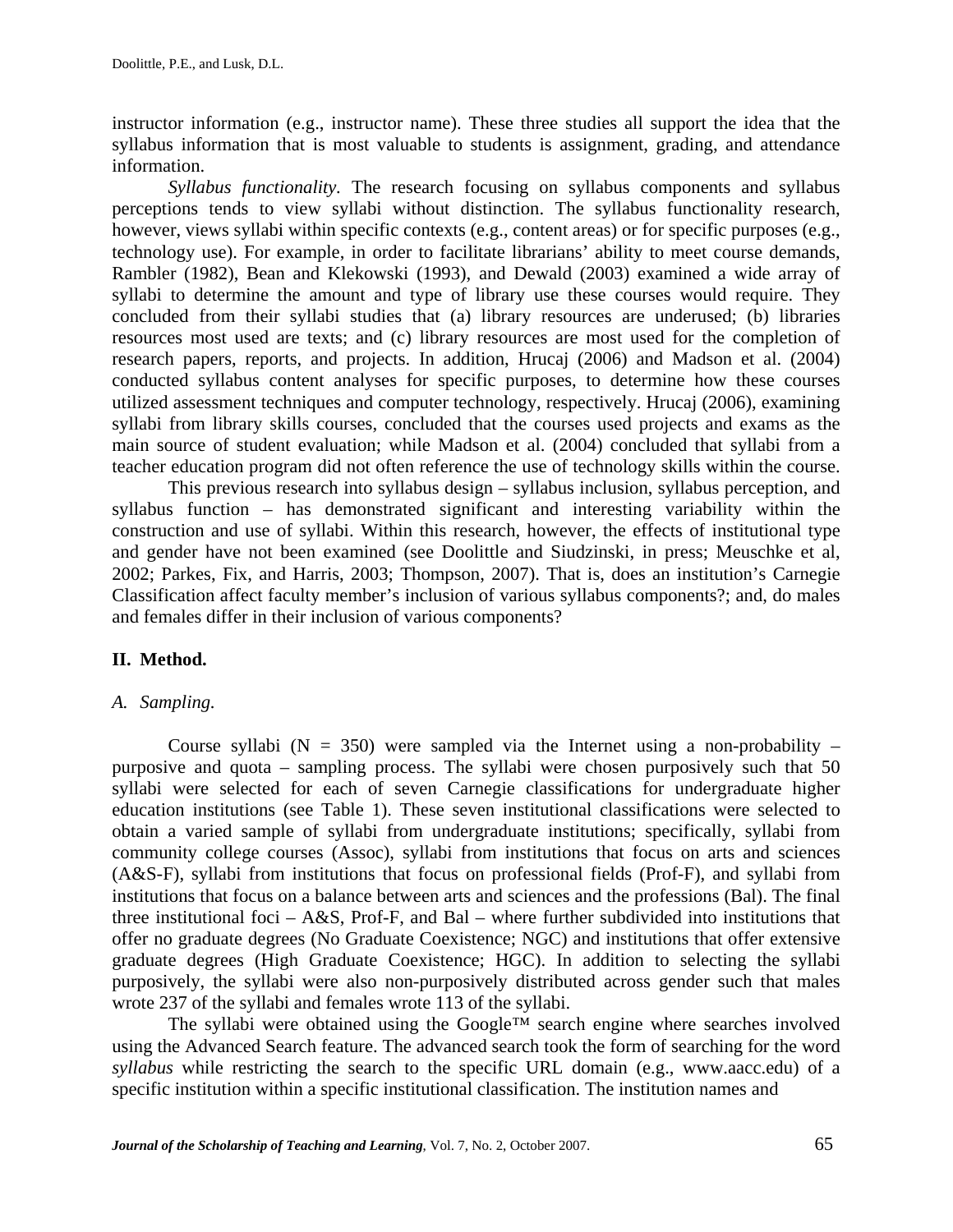| radic 1. Camegu Chassificanons of Higher Laucanon Mishmuons.<br>Assoc: |                                                            |
|------------------------------------------------------------------------|------------------------------------------------------------|
| Associate                                                              | According to the degree data, these institutions awarded   |
|                                                                        | associate's degrees but no bachelor's degrees.             |
| AandS-F/NGC                                                            | According to the degree data, at least 80 percent of       |
| Arts and sciences focus,                                               | bachelor's degree majors were in the arts and sciences,    |
| no graduate coexistence                                                | and no graduate degrees were awarded in fields             |
|                                                                        | corresponding to undergraduate majors.                     |
| AandS-F/HGC                                                            | At least 80 percent of bachelor's degree majors were in    |
| Arts and sciences focus,                                               | the arts and sciences, and graduate degrees were           |
| high graduate coexistence                                              | observed in at least half of the fields corresponding to   |
|                                                                        | undergraduate majors.                                      |
| Bal/NGC:                                                               | According to the degree data, bachelor's degree majors     |
| Balanced arts and sciences/professions,                                | were relatively balanced between arts and sciences and     |
| no graduate coexistence                                                | professional fields (41–59 percent in each), and no        |
|                                                                        | graduate degrees were awarded in fields corresponding      |
|                                                                        | to undergraduate majors.                                   |
| Bal/HGC:                                                               | Bachelor's degree majors were relatively balanced          |
| Balanced arts and sciences/professions,                                | between arts and sciences and professional fields (41–59   |
| high graduate coexistence                                              | percent in each), and graduate degrees were observed in    |
|                                                                        | at least half of the fields corresponding to undergraduate |
|                                                                        | majors.                                                    |
| Prof-F/NGC:                                                            | According to the degree data, at least 80 percent of       |
| Professions focus,                                                     | bachelor's degree majors were in professional fields       |
| no graduate coexistence.                                               | (such as business, education, engineering, health, and     |
|                                                                        | social work), and no graduate degrees were awarded in      |
|                                                                        | fields corresponding to undergraduate majors.              |
| Prof-F/HGC:                                                            | At least 80 percent of bachelor's degree majors were in    |
| Professions focus,                                                     | professional fields, and graduate degrees were observed    |
| high graduate coexistence.                                             | in at least half of the fields corresponding to            |
|                                                                        | undergraduate majors.                                      |

**Table 1.** *Carnegie Classifications of Higher Education Institutions.* 

*Note.* The institutional classifications listed above, represent only a sub-set of the entire list of Carnegie Classifications of Higher Education Institutions.

*Source:* http://www.carnegiefoundation.org/classifications/

classifications were obtained from lists of institutions available on the Carnegie Foundation web page (http://www.carnegiefoundation.org/classifications/) that matched one of the seven specific institutional classifications aforementioned. This type of search and subsequent selection of syllabi was not random as Google utilizes a non-random algorithm to search and display results (Google, 2006). In addition, only syllabi for face-to-face classes were included. Syllabi for online courses were not included.

 It should be noted that this purposive online sampling results in limitations to the generalizability of the study itself. Specifically, since the present study addresses only 7 of the 17 Carnegie Classifications, it is unclear how syllabi from institutions within the non-sampled classifications may differ from the current sample. That said the classifications were selected carefully to include well-defined classifications. In particular, the domain of institutions is divided into five general types based on the percentage of degrees awarded to Arts and Science (A&S) majors or Professions (Prof) majors: A&S focused (A&S-F); mostly A&S, but some Prof (A&S+Prof); balanced A&S and Prof (Bal); mostly Prof, but some A&S (Prof+A&S); and Prof focused (Prof-F). We selected the A&S-F, Bal, and Prof-F classifications to represent the middle and ends of the domain of institutions continuum. In addition, each of these five domain classifications is also divided into three degree classifications, based on the presence of graduate degrees coexisting with undergraduate degrees in the same major: no graduate coexistence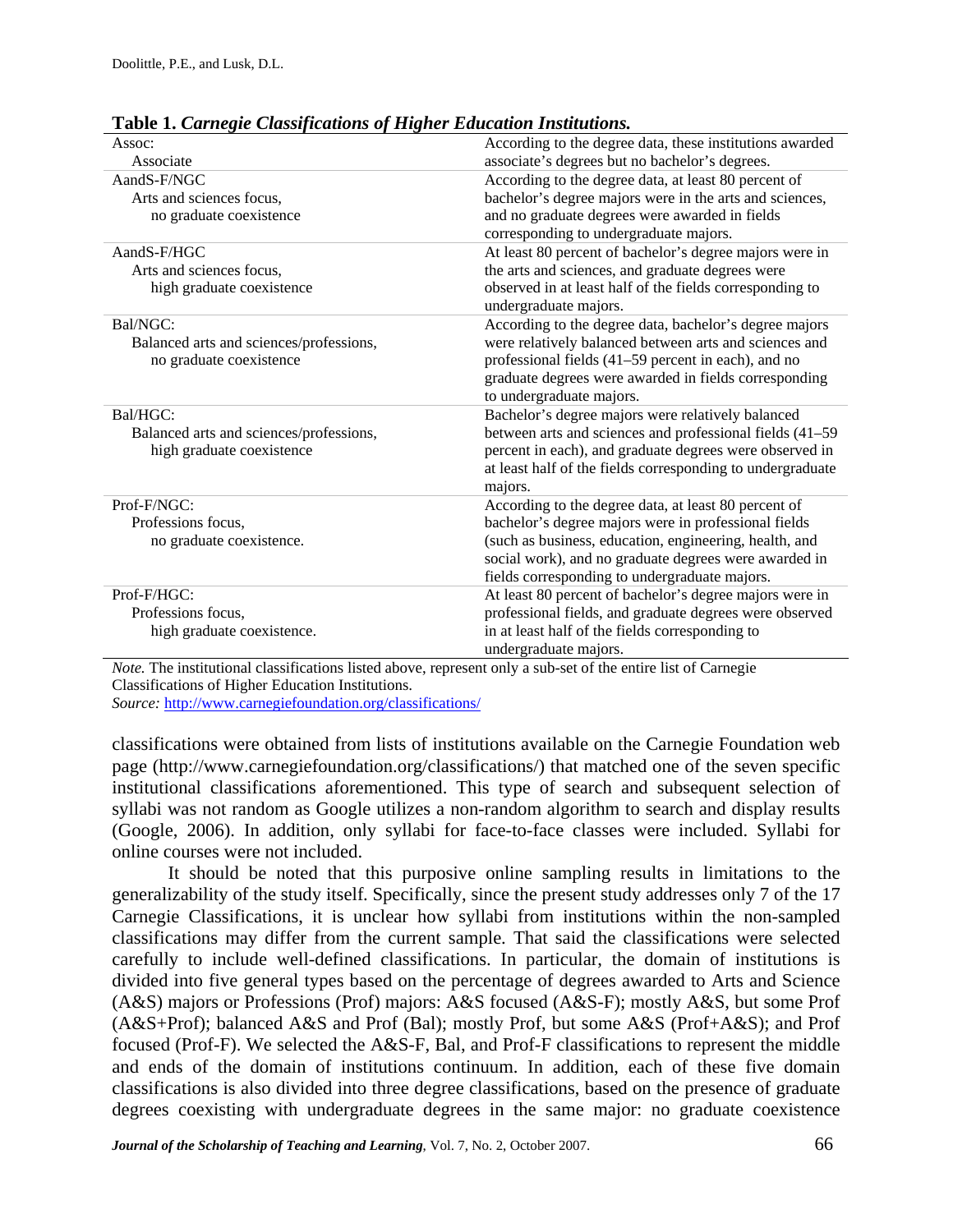(NGC), some graduate coexistence (SGC), and high graduate coexistence (HGC). We selected NGC and HGC to represent the ends of the graduate coexistence continuum. Finally, the current sample involved only syllabi from face-to-face classes that were available online. We did not sample syllabi from online courses, nor did we sample syllabi not available online, including face-to-face syllabi not posted online and online syllabi protected with a content management system (e.g., WebCT, Blackboard). However, Maurino (2005) examined both print and onlinebased syllabi from both face-to-face and online classes and concluded, "The fact that the syllabi were presented on paper or online does not appear to affect the inclusion of major content areas of the syllabi." (p. 232). Thus, the current study should only be generalized to the syllabi available online from the classifications addressed.

## *C. Procedure.*

 Each syllabus selected was evaluated based on the 26 syllabus components reported by Doolittle and Siudzinski (in press; see Table 2). These syllabus components were divided into four broad categories: Professor Information, Course Information, Grading Information, and Policy Information. After selection, each syllabus was evaluated for the presence or absence of the 26 syllabus components using an online utility and no effort was made to evaluate the efficacy or quality of the syllabus components. The online utility prevented any syllabus from being evaluated more than once.

## **IV. Results.**

 The following results begin the process of evaluating the three research questions; specifically, (a) What syllabus components are included by faculty members within their syllabi?; (b) What differences, if any, exist in the inclusion of syllabus components across gender?; and, (c) What differences, if any, exist in the inclusion of syllabus components across different institutional classifications?

## *A. Syllabus Components Included on Higher Education Syllabi.*

The frequency distribution of syllabus components included in the sampled syllabi is displayed in Table 2. The most frequently included syllabus components were Course Name (95.7%), Course Number (93.4%), Course Texts (89.1%), Professor Name (86.5%), and Grading Policy (80.8%). The least frequently included syllabus components were comprised almost entirely of policies, specifically, Honor Code Policy (34.8%), Late Work Policy (25.1%), Disability Policy (23.7%), Missed Work Policy (20.0%), Supplemental Readings (17.7%), and Student Support Services (4.5%).

 Cochran's Q was used to further analyze the frequency data to locate any differences between category frequencies, followed by an analysis of standardized residuals as a post-hoc test to locate specific frequency variations. Since the analyses of standardized residuals does not constitute independent analyses (Siegel and Castellan, 1988), inflation of Type I error was controlled through the use of the Sidák-Bonferroni correction (Hayes, 1994; Keppel and Wickens, 2004), resulting in significance being measured at  $\alpha = 0.002$  ( $z = \pm 3.10$ ). The Cochran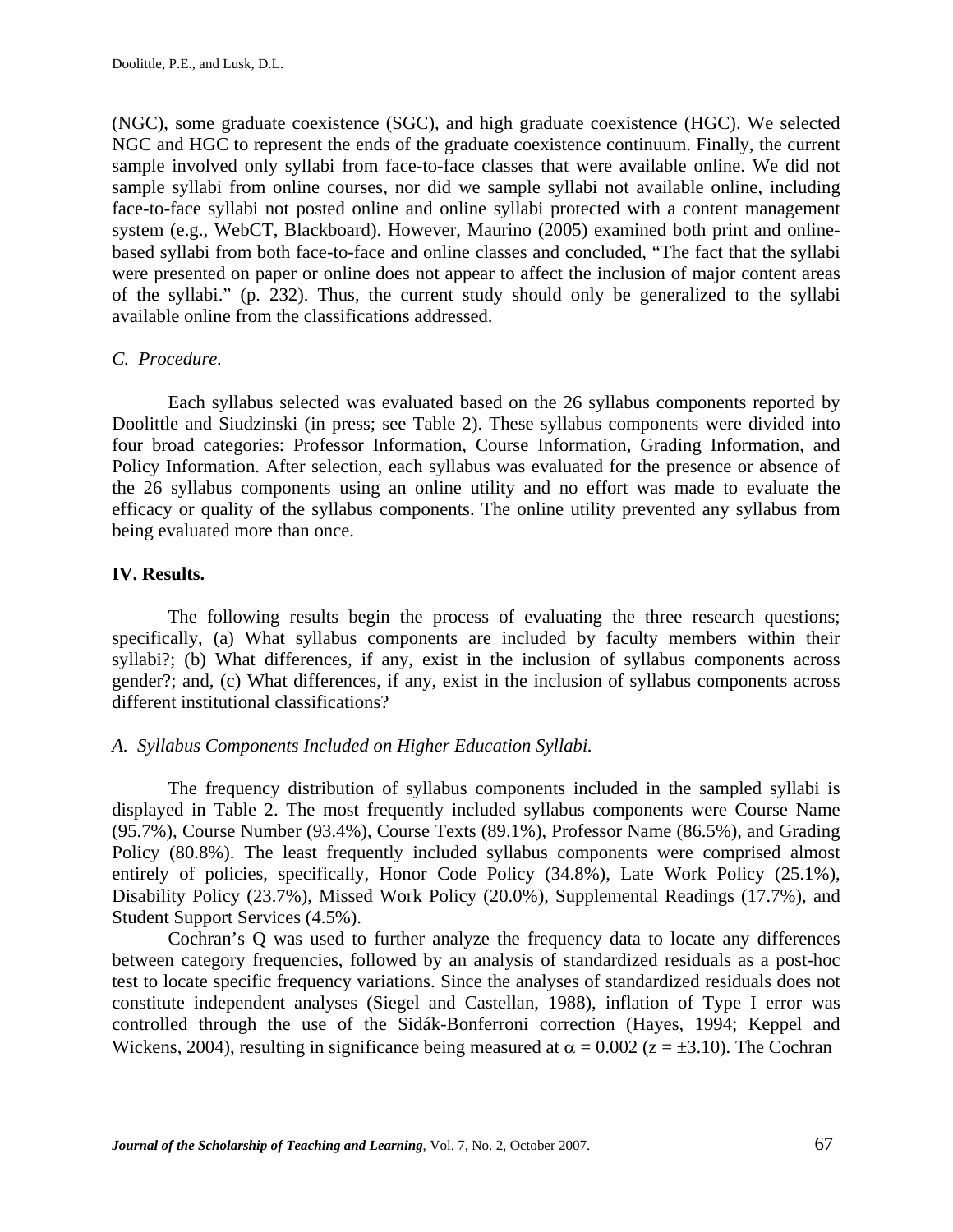|                                                         | Standardized              |                     |                |  |  |  |  |
|---------------------------------------------------------|---------------------------|---------------------|----------------|--|--|--|--|
| Category                                                | Frequency                 | Residual            | Rank           |  |  |  |  |
| Professor Information                                   |                           |                     |                |  |  |  |  |
| Professor Name                                          | 303                       | $6.63^{+}$          | $\overline{4}$ |  |  |  |  |
| Office Location                                         | 231                       | 2.87                | 9              |  |  |  |  |
| <b>Office Hours</b>                                     | 210                       | 1.79                | 12             |  |  |  |  |
| <b>Office Phone Number</b>                              | 240                       | $3.34^{+}$          | 8              |  |  |  |  |
| <b>Professor Email Address</b>                          | 248                       | $3.75^{+}$          | 7              |  |  |  |  |
|                                                         | <b>Course Information</b> |                     |                |  |  |  |  |
| <b>Course Name</b>                                      | 335                       | $8.28^{+}$          | $\mathbf{1}$   |  |  |  |  |
| <b>Course Number</b>                                    | 327                       | $7.81$ <sup>+</sup> | $\overline{2}$ |  |  |  |  |
| <b>Course Description</b>                               | 222                       | 2.41                | 10             |  |  |  |  |
| <b>Course Location</b>                                  | 141                       | 1.74                | 20             |  |  |  |  |
| Course Time                                             | 173                       | 0.10                | 16             |  |  |  |  |
| Course Goals/Objectives                                 | 214                       | 2.00                | 11             |  |  |  |  |
| <b>Course Require Texts</b>                             | 312                       | $7.04^{+}$          | 3              |  |  |  |  |
| <b>Course Supplemental Readings</b>                     | 62                        | 5.80                | 25             |  |  |  |  |
| <b>Course Topics</b>                                    | 260                       | $4.36^{+}$          | 6              |  |  |  |  |
| Course Calendar                                         | 209                       | 1.74                | 13             |  |  |  |  |
| <b>Course Due Dates</b>                                 | 156                       | 0.97                | 18             |  |  |  |  |
|                                                         | Grading Information       |                     |                |  |  |  |  |
| <b>Grading Policy</b>                                   | 283                       | $5.55^{+}$          | 5              |  |  |  |  |
| <b>Grading Scale</b>                                    | 162                       | 0.66                | 17             |  |  |  |  |
| <b>Assignment Names</b>                                 | 204                       | 1.48                | 14             |  |  |  |  |
| <b>Assignment Descriptions</b>                          | 145                       | 1.53                | 19             |  |  |  |  |
| Policy Information                                      |                           |                     |                |  |  |  |  |
| <b>Attendance Policy</b>                                | 194                       | 0.97                | 15             |  |  |  |  |
| Late Work Policy                                        | 88                        | $4.47$ <sup>-</sup> | 22             |  |  |  |  |
| <b>Missed Work Policy</b>                               | 70                        | $5.40^{-}$          | 24             |  |  |  |  |
| Honor Code Policy                                       | 122                       | 2.72                | 21             |  |  |  |  |
| <b>Disability Policy</b>                                | 83                        | 4.72                | 23             |  |  |  |  |
| <b>Student Support Services</b>                         | 16                        | 8.02                | 26             |  |  |  |  |
| <sup>a</sup> Cochran Q $(25,350) = 2791.16$ , p < 0.000 |                           |                     |                |  |  |  |  |

## **Table 2. Components Included on Higher Education Syllabi**  $(N = 350)^{a}$

 $+ p < .001$ , observed frequency significantly greater than expected frequency

 $-\frac{1}{p}$  < .001, observed frequency significantly less than expected frequency

Q was statistically significant and the analysis of residuals revealed three clusters of categories. The high frequency cluster included the professor's name, office phone, and email address, as well as the course name, number, required texts, and topics, and, finally, grading policy. The low frequency cluster included course supplemental readings, late work policy, missed work policy, disabilities policy, and student support services (see Table 2). These results are in agreement with previous research (see Doolittle and Siudzinski, in press)

## *B. Syllabus Components and Gender.*

While the course component frequencies provide an overview of the included syllabus components, two more detailed analyses were performed. The first analysis examined the inclusion of course components across gender by grouping the course components into categories, specifically, Professor Information, Course Information, Grading Information, Policy Information, and All Information, which includes all course components regardless of category.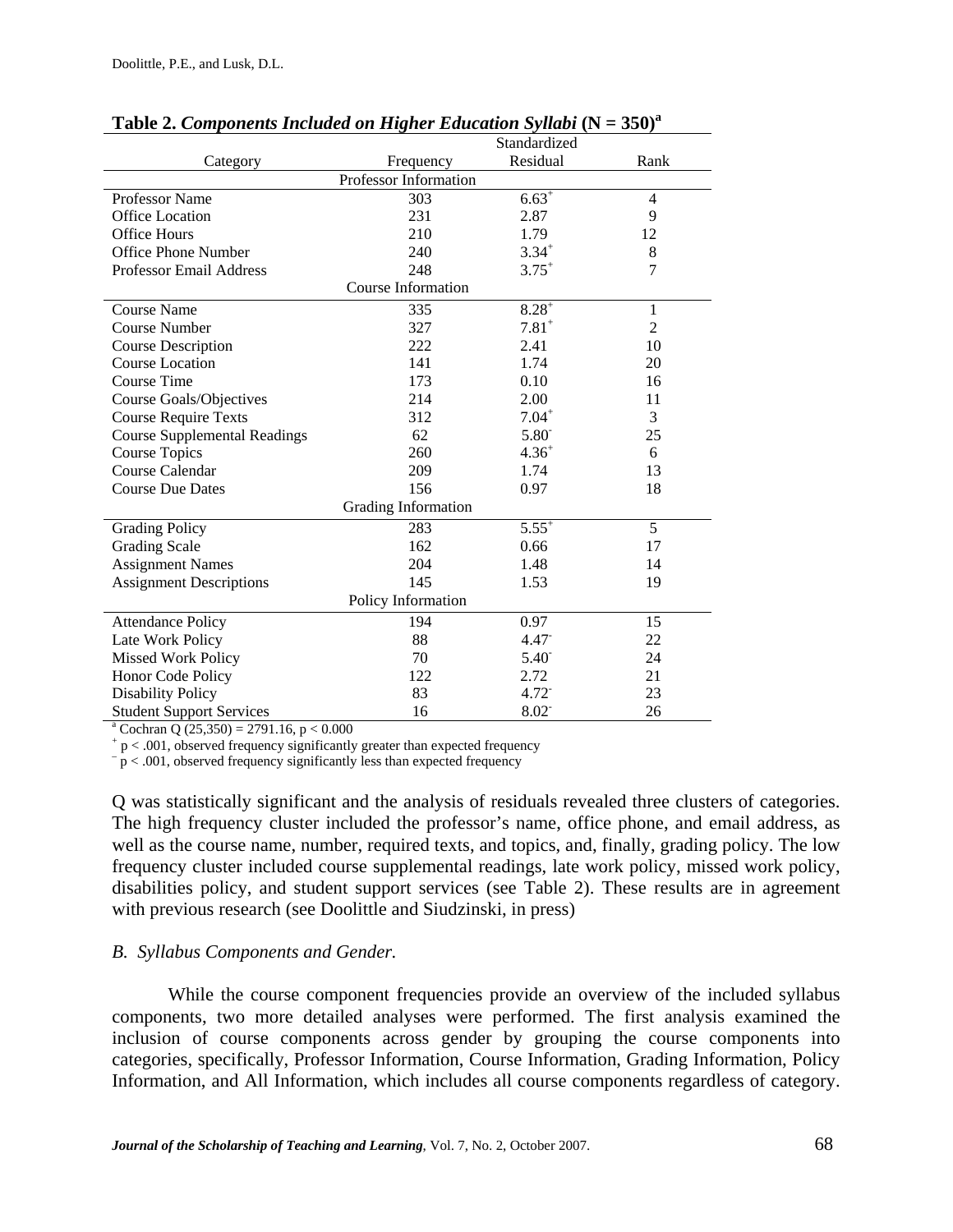The second analysis examined the inclusion of course components, by gender, without any groups, examining each course component individually.

*Examining component categories by gender.* A score was computed for each syllabus examined, for each of the four syllabus component categories (i.e., professor information, course information, grading information, policy information), based on the number of included syllabus components with each category. These data were analyzed using a 2 (Gender) x 7 (Classification) x 5 (Syllabus Component Category) MANOVA, with syllabus component inclusion as the dependent variable (see Table 3). All follow-up comparisons were analyzed using the Tukey HSD post hoc with family-wise  $\alpha = 0.05$ . Only the Gender x Syllabus Component Category aspect of this analysis is discussed here; the Classification x Syllabus Component Category aspect of this analysis is addressed in the next section.

 The MANOVA revealed only one significant main effect for gender, Policy Information,  $F(1,336) = 5.78$ , MSE = 11.39, p < 0.017, and four non-significant main effects for Professor Information, Course Information, Grading Information, and Total Information. Post hoc analyses demonstrated that the main effect for Policy Information was the result of syllabi written by females ( $M = 1.87$ ,  $SD = 1.42$ ) containing more Policy Information than syllabi written by males  $(M = 1.53, SD = 1.53).$ 

*Examining individual components by gender.* While the MANOVA provides a broad overview of categorized syllabus component inclusion and gender, a series of chi-square analyses were performed to determine the relationship between individual syllabus component inclusion and gender (see Table 3). One chi-square analysis was performed per syllabus component, yielding a total of 26 analyses. In order to establish a familywise  $\alpha = 0.05$ , the Sidák-Bonferroni correction was used, yielding a per comparison  $\alpha = 0.002$ . In addition, to gain a better sense of each gender's contribution to each significant chi-square analysis, an analysis of standardized residuals was performed for each significant chi-square analysis, with significance measured at  $\alpha = 0.025$  ( $z = \pm 2.24$ ), again, using the Sidák-Bonferroni correction to control for Type I error.

|                                      | Gender      |             |             |
|--------------------------------------|-------------|-------------|-------------|
| <b>Syllabus Component Categories</b> | Male        | Female      | Total       |
|                                      | $(n = 237)$ | $(n = 113)$ | $(n = 350)$ |
| Professor Information <sup>a</sup>   | 3.52        | 3.51        | 3.52        |
|                                      | (1.77)      | (1.84)      | (1.79)      |
| Course Information <sup>b</sup>      | 6.92        | 6.82        | 6.89        |
|                                      | (1.86)      | (1.91)      | (1.87)      |
| Grading Information <sup>c</sup>     | 2.20        | 2.41        | 2.27        |
|                                      | (1.22)      | (1.15)      | (1.20)      |
| Policy Information <sup>d</sup>      | 1.53        | 1.87        | $1.64*$     |
|                                      | (1.53)      | (1.42)      | (1.50)      |
| All Information <sup>e</sup>         | 14.17       | 14.61       | 14.31       |
|                                      | (4.35)      | (3.97)      | (4.23)      |

**Table 3.** *Means (and Standard Deviations) for Syllabus Component Categories by Gender.*

<sup>a</sup> Max value is 5; <sup>b</sup> Max value is 11; <sup>c</sup> Max value is 4; <sup>d</sup> Max value is 6

<sup>e</sup> Max value is 26

 $*$  p  $< 0.05$ 

The chi-square series revealed that none of the syllabus components included significant variability across gender (see Table 4). Since no chi-square analyses were statistically significant, no standardized residual analyses were conducted. These results, a lack of gender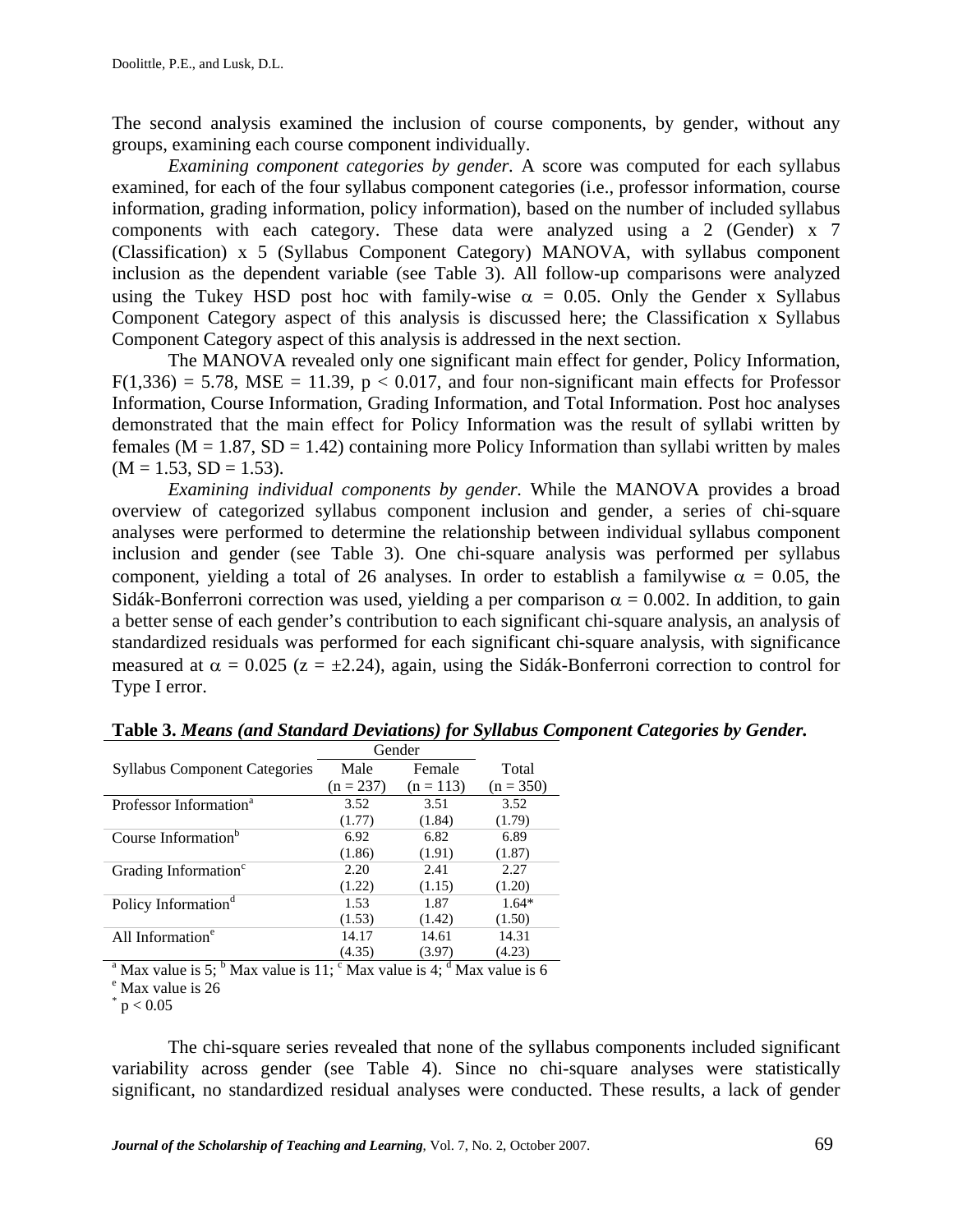differences based on an examination of the six individual syllabus policies, indicate that the significant policy category finding mentioned previously is an artifact of summing the total number of policy statements included by males and females. It is important to interpret these findings carefully, that is, that while there was a statistically significant difference between the total number of policy statements included on syllabi by males and females, this difference was not the result of differences in any one particular policy statement.

|                                     | Gender             |             |          |  |  |  |  |  |
|-------------------------------------|--------------------|-------------|----------|--|--|--|--|--|
| <b>Syllabus Component</b>           | Male               | Female      | $\chi^2$ |  |  |  |  |  |
|                                     | $(n = 237)$        | $(n = 113)$ |          |  |  |  |  |  |
| Professor Information               |                    |             |          |  |  |  |  |  |
| <b>Professor Name</b>               | 208 (205)          | 95 (98)     | 0.89     |  |  |  |  |  |
| Office Location                     | 157 (156)          | 74 (75)     | 0.02     |  |  |  |  |  |
| <b>Office Hours</b>                 | 140 (142)          | 70 (68)     | 0.26     |  |  |  |  |  |
| Office Phone Number                 | 162(162)           | 78 (78)     | 0.01     |  |  |  |  |  |
| <b>Professor Email Address</b>      | 168 (168)          | 80 (80)     | 0.00     |  |  |  |  |  |
|                                     | Course Information |             |          |  |  |  |  |  |
| <b>Course Name</b>                  | 225 (227)          | 110 (108)   | 1.08     |  |  |  |  |  |
| <b>Course Number</b>                | 222 (221)          | 105 (106)   | 0.07     |  |  |  |  |  |
| <b>Course Description</b>           | 140 (150)          | 82 (72)     | 6.00     |  |  |  |  |  |
| <b>Course Location</b>              | 105 (96)           | 36(46)      | 4.92     |  |  |  |  |  |
| Course Time                         | 121 (117)          | 52 (56)     | 0.77     |  |  |  |  |  |
| <b>Course Goals/Objectives</b>      | 137 (145)          | 77 (69)     | 3.44     |  |  |  |  |  |
| <b>Course Required Tests</b>        | 208 (211)          | 104 (100)   | 1.44     |  |  |  |  |  |
| <b>Course Supplemental Readings</b> | 44 (42)            | 18(20)      | 0.36     |  |  |  |  |  |
| <b>Course Topics</b>                | 185 (176)          | 75 (84)     | 5.47     |  |  |  |  |  |
| Course Calendar                     | 150 (142)          | 59(68)      | 3.90     |  |  |  |  |  |
| <b>Course Due Dates</b>             | 103 (106)          | 53 (50)     | 0.36     |  |  |  |  |  |
| Grading Information                 |                    |             |          |  |  |  |  |  |
| <b>Grading Policy</b>               | 190 (192)          | 93 (91)     | 0.22     |  |  |  |  |  |
| <b>Grading Scale</b>                | 106(110)           | 56 (52)     | 0.71     |  |  |  |  |  |
| <b>Assignment Names</b>             | 131 (138)          | 73 (66)     | 2.73     |  |  |  |  |  |
| <b>Assignment Descriptions</b>      | 95 (98)            | 50(47)      | 0.54     |  |  |  |  |  |
| Policy Information                  |                    |             |          |  |  |  |  |  |
| <b>Attendance Policy</b>            | 121 (131)          | 73 (63)     | 5.68     |  |  |  |  |  |
| Late Work Policy                    | 56 (60)            | 32(28)      | 0.89     |  |  |  |  |  |
| <b>Missed Work Policy</b>           | 46 (47)            | 24(23)      | 0.16     |  |  |  |  |  |
| Honor Code Policy                   | 74 (83)            | 48 (39)     | 4.26     |  |  |  |  |  |
| <b>Disability Policy</b>            | 55 (56)            | 28 (27)     | 0.10     |  |  |  |  |  |
| <b>Student Support Services</b>     | 10(11)             | 6(5)        | 0.20     |  |  |  |  |  |

**Table 4.** *Observed Frequencies (and Expected Frequencies) of Syllabus Components by Gender.*

*Note*. For all  $\chi^2$  calculations, N = 350 and *df* = 1.

 $p < .025$ , observed frequency significantly greater than expected frequency

 $p < 0.025$ , observed frequency significantly less than expected frequency

#### *C. Syllabus Components and Classification.*

*Examining component categories by classification.* As mentioned previously, a 2 (Gender) x 7 (Classification) x 5 (Syllabus Component Category) MANOVA, with syllabus component inclusion as the dependent variable, was performed with all follow-up comparisons analyzed using the Tukey HSD post hoc with family-wise  $\alpha = 0.05$ . Only the Classification x

*Journal of the Scholarship of Teaching and Learning*, Vol. 7, No. 2, October 2007.

 $p < .002$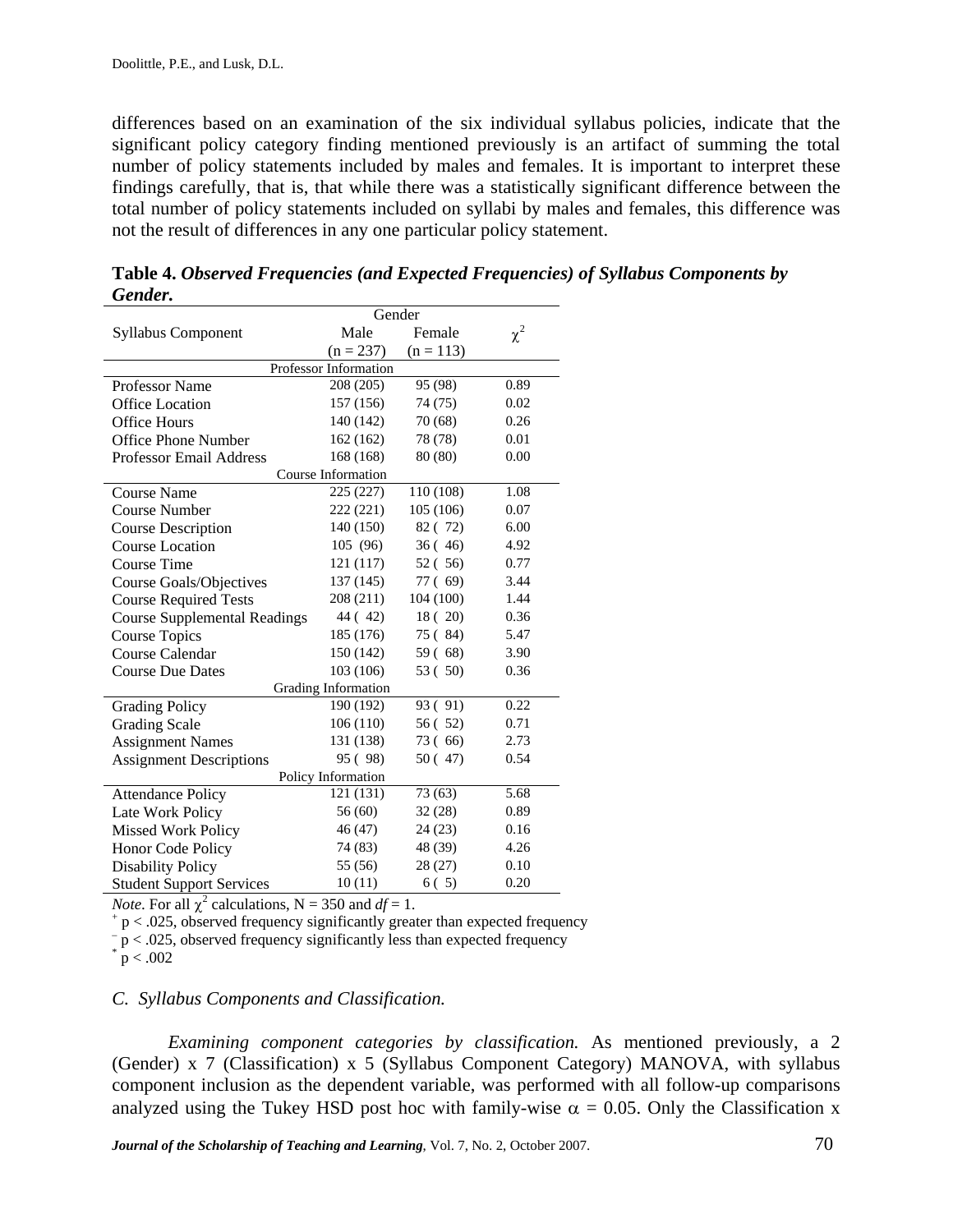Syllabus Component Category aspect of this analysis is discussed here (see Table 5). The MANOVA revealed five significant main effects, Professor Information,  $F(6,350) = 3.60$ , MSE  $= 10.96$ ,  $p = 0.002$ ; Course Information,  $F(6,350) = 2.52$ , MSE = 8.41,  $p = 0.021$ ; Grade Information,  $F(6,350) = 7.66$ ,  $MSE = 9.66$ ,  $p = 0.000$ ; Policy Information,  $F(6,350) = 8.03$ , MSE  $= 15.81$ , p = 0.000; and All Information, F(6,350) = 3.50, MSE = 57.90, p = 0.002. Complete post hoc analyses of the main effects are delineated in Table 5. The results of these post hoc analyses demonstrate that syllabi from Bal-NGC, Bal-HGC and Prof-NGC institutions included more Professor Information than Assoc, A&S-HGC and Prof-HGC institutions; that syllabi from A&S-HGC and Prof-NGC institutions included more Course Information than Assoc, Bal-NGC and Prof-HGC institutions; that syllabi from Prof-NGC and Prof-HGC included more Grading Information than all of the remaining classifications; that syllabi from Assoc, Bal-NGC and Bal-HGC institutions included more Policy Information than all of the remaining classifications; and, that syllabi from Bal-HGC and Prof-NGC institutions included more Total Information than Assoc, A&S-NGC, A&S-HGC and Prof-HGC institutions.

|                                      |                   |                    |                   | <b>Institutional Classification</b> |                   |                     |                   |          |
|--------------------------------------|-------------------|--------------------|-------------------|-------------------------------------|-------------------|---------------------|-------------------|----------|
| <b>Syllabus Component Categories</b> | Assoc             | AandS              | AandS             | Bal                                 | Bal               | Prof                | Prof              | Total    |
|                                      |                   | <b>NGC</b>         | <b>HGC</b>        | <b>NGC</b>                          | <b>HGC</b>        | <b>NGC</b>          | <b>HGC</b>        |          |
| Professor Information <sup>a</sup>   | $3.21^{f,g}$      | $3.66^{g,h}$       | $2.68^{\rm f}$    | 3.98 <sup>h</sup>                   | 4.00 <sup>h</sup> | 3.98 <sup>h</sup>   | $3.14^{f,g}$      | $3.52*$  |
|                                      | (2.03)            | (1.78)             | (1.97)            | (1.73)                              | (1.53)            | (1.51)              | (1.58)            | (1.79)   |
|                                      |                   |                    |                   |                                     |                   |                     |                   |          |
| Course Information <sup>b</sup>      | 6.70 <sup>t</sup> | $6.94^{f,g}$       | 7.13 <sup>g</sup> | $6.19^{t}$                          | $6.98^{f,g}$      | 7.60 <sup>g</sup>   | 6.69 <sup>f</sup> | $6.89*$  |
|                                      | (1.92)            | (1.86)             | (1.82)            | (1.85)                              | (1.71)            | (2.04)              | (1.57)            | (1.87)   |
| Grading Information <sup>c</sup>     | $1.89^{f,g}$      | $2.26^{8}$         | $1.73^t$          | $2.19^{f,g}$                        | $2.29^{8}$        | $3.01^h$            | $2.82^h$          | $2.27*$  |
|                                      | (1.09)            | (1.15)             | (1.30)            | (1.22)                              | (0.92)            | (1.01)              | (1.13)            | (1.20)   |
| Policy Information <sup>d</sup>      | $2.20^{8}$        | $1.44^t$           | $0.91^{\text{t}}$ | $2.39^{g}$                          | $2.46^{\rm g}$    | $1.44^{\mathrm{f}}$ | 1.14 <sup>f</sup> | $1.64*$  |
|                                      | (1.50)            | (1.37)             | (1.17)            | (1.64)                              | (1.77)            | (1.21)              | (1.14)            | (1.50)   |
|                                      |                   |                    |                   |                                     |                   |                     |                   |          |
| All Information <sup>e</sup>         | $13.99^{f,g}$     | 14.30 <sup>g</sup> | $12.48^{f}$       | $14.68^{g,h}$                       | $15.74^h$         | 16.04 <sup>h</sup>  | $13.81^{f,g}$     | $14.31*$ |
|                                      | (4.54)            | (4.42)             | (4.47)            | (4.29)                              | (4.26)            | (3.43)              | (3.09)            | (4.23)   |

**Table 5.** *Means (and Standard Deviations) for Syllabus Component Categories by Institutional Classification.*

*Note:* Cell means within the same row that have the same superscript are statistically similar, means with dissimilar superscripts are statistically different ( $p < 0.05$ ).

<sup>a</sup> Max value is 5; <sup>b</sup> Max value is 11; <sup>c</sup> Max value is 4; <sup>d</sup> Max value is 6; <sup>e</sup> Max value is 26.

 $*$  p < 0.05.

*Examining individual components by classification.* While the MANOVA provides a broad overview of syllabus component category inclusion, a series of chi-square analyses were performed to determine the relationship between individual syllabus component inclusion and institutional classification (see Table 6). One chi-square analysis was performed per syllabus component followed by an analysis of standardized residuals for those chi-squares that were significant. The Sidák-Bonferroni correction was used with both the chi-square and standardized residual analyses, resulting in alpha levels of 0.002 and 0.02 ( $z = \pm 2.33$ ), respectively.

 The chi-square series revealed that 14 of the 26 syllabus components included significant variability in the inclusion of syllabus components across institutional classification. The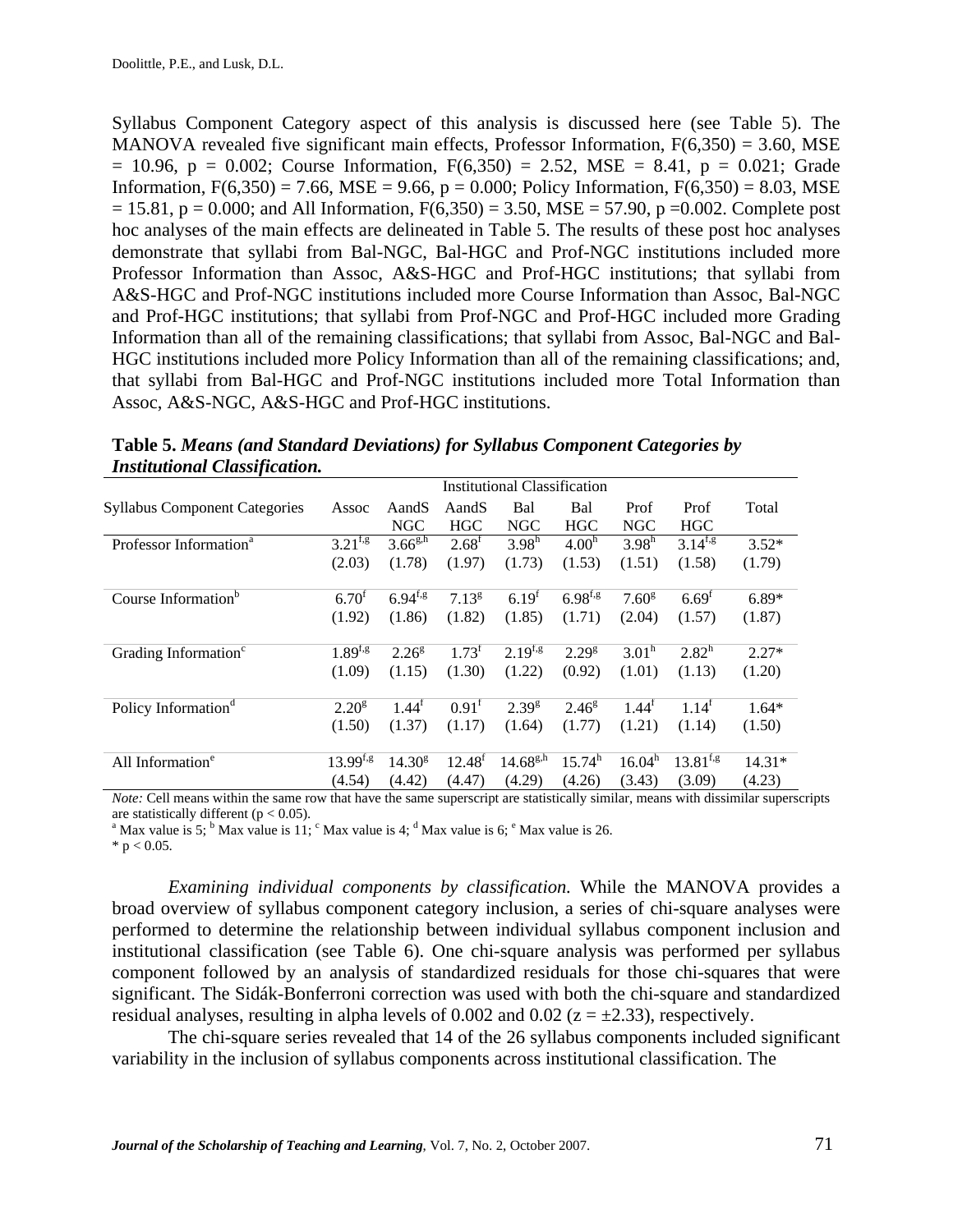|                                 |      |                 |                      | Institutional Classification = $O(f)^a$ |            |            |                |              |          |
|---------------------------------|------|-----------------|----------------------|-----------------------------------------|------------|------------|----------------|--------------|----------|
| <b>Syllabus Components</b>      |      |                 | $E(f)^b$ Assoc AandS | AandS                                   | Bal        | Bal        | Prof           | Pro          | $\chi^2$ |
|                                 |      |                 | <b>NGC</b>           | <b>HGC</b>                              | <b>NGC</b> | <b>HGC</b> | <b>NGC</b>     | <b>HGC</b>   |          |
|                                 |      |                 |                      | Professor Information                   |            |            |                |              |          |
| Professor Name                  | 43.3 | 38              | 43                   | 41                                      | 45         | 46         | 46             | 44           | 8.84     |
| <b>Office Location</b>          | 33.0 | 34              | 36                   | $25 -$                                  | 36         | $42+$      | 38             | $20 -$       | 31.90*   |
| <b>Office Hours</b>             | 30.0 | 23              | 35                   | $21 -$                                  | 35         | 38         | 36             | 22           | 28.66*   |
| <b>Office Phone Number</b>      | 34.2 | 32              | 35                   | $22 -$                                  | 37         | 39         | 40             | 35           | 20.36*   |
| Professor Email Address         | 35.4 | 33              | 30                   | 27                                      | 37         | 39         | 40             | 42           | 17.98    |
|                                 |      |                 |                      | Course Information                      |            |            |                |              |          |
| <b>Course Name</b>              | 47.9 | 48              | 47                   | 49                                      | 47         | 45         | 50             | 49           | 8.21     |
| <b>Course Number</b>            | 46.7 | 47              | 48                   | 44                                      | 45         | 48         | 50             | 45           | 8.93     |
| <b>Course Description</b>       | 31.7 | $42+$           | 31                   | 28                                      | $20 -$     | 28         | 35             | 38           | 27.71*   |
| <b>Course Location</b>          | 20.1 | 16              | 16                   | 26                                      | 17         | $29+$      | $28+$          | $8-$         | 31.83*   |
| Course Time                     | 24.7 | 18              | 26                   | 30                                      | 23         | 33         | 33             | $10 -$       | $34.51*$ |
| Course Goals/Objectives         | 30.6 | $48+$           | $22 -$               | $9 -$                                   | 33         | 28         | $41+$          | 33           | 81.63*   |
| <b>Course Require Texts</b>     | 44.6 | 47              | 46                   | 41                                      | 39         | 49         | 44             | 46           | 15.23    |
| <b>Supplemental Reading</b>     | 8.9  | $\overline{2}$  | 6                    | 13                                      | $8\,$      | 10         | $\tau$         | 16           | 17.68    |
| <b>Course Topics</b>            | 37.1 | 37              | 38                   | 43                                      | 28         | 38         | 36             | 40           | 13.49    |
| Course Calendar                 | 29.9 | 23              | 35                   | 36                                      | 23         | 30         | 31             | 31           | 13.73    |
| <b>Course Due Dates</b>         | 22.3 | $12 -$          | $32+$                | $32+$                                   | 17         | 14         | 28             | 21           | 34.44*   |
|                                 |      |                 |                      | Grading Information                     |            |            |                |              |          |
| <b>Grading Policy</b>           | 40.4 | 40              | 42                   | $27 -$                                  | 42         | 46         | 44             | 42           | 29.94*   |
| <b>Grading Scale</b>            | 23.1 | 31              | $12 -$               | $4-$                                    | 28         | 28         | $33+$          | 26           | 56.70*   |
| <b>Assignment Names</b>         | 29.1 | $13 -$          | 34                   | 36                                      | $11 -$     | $15 -$     | $49+$          | $46+$        | 126.58*  |
| <b>Assignment Descriptions</b>  | 20.7 | 11              | 21                   | 21                                      | 17         | 12         | 27             | 27           | 15.44    |
|                                 |      |                 |                      | Policy Information                      |            |            |                |              |          |
| <b>Attendance Policy</b>        | 27.7 | $\overline{36}$ | 27                   | $15 -$                                  | 34         | 28         | 36             | $18 -$       | 35.08*   |
| Late Work Policy                | 12.6 | 10              | 19                   | 12                                      | 16         | 18         | $\overline{4}$ | 9            | 18.67    |
| Missed Work Policy              | 10.0 | 12              | $3 -$                | $3-$                                    | $22+$      | $23+$      | $1-$           | 6            | 64.00*   |
| Honor Code Policy               | 17.4 | 25              | 17                   | 10                                      | 18         | 20         | 15             | 17           | 11.07    |
| <b>Disability Policy</b>        | 11.9 | $23+$           | 6                    | $4-$                                    | 15         | $19+$      | 15             | $1 -$        | 45.20*   |
| <b>Student Support Services</b> | 2.3  | 5               | $\mathbf{1}$         | $\boldsymbol{0}$                        | 3          | 5          | 1              | $\mathbf{1}$ | 11.65    |

**Table 6.** *Observed Frequencies of Syllabus Components by Institutional Classification.*

*Note*. For all  $\chi^2$  calculations, N = 350 and *df* = 6. For all individual cells, n = 50.

 $O(f)$  = Observed frequencies.  $B E(f)$  = Expected frequencies.

 $+ p < .01$ , observed frequency significantly greater than expected frequency

 $-p < .01$ , observed frequency significantly less than expected frequency

 $* \, p < .002$ 

subsequent standardized residual analyses revealed 15 frequencies that were higher than expected and 20 frequencies that were lower than expected. While no overall pattern for the inclusion of syllabi across institutional classification is evident from Table 6, there are a few variations of interest. Specifically, A&S-HGC syllabi included less office information (i.e., office location, hours, and phone number) than expected; and, Assoc syllabi included more course goals/objectives information than expected, but less course due dates information than expected, while A&S-NGC and A&S-HGC both included the opposite, that is, less course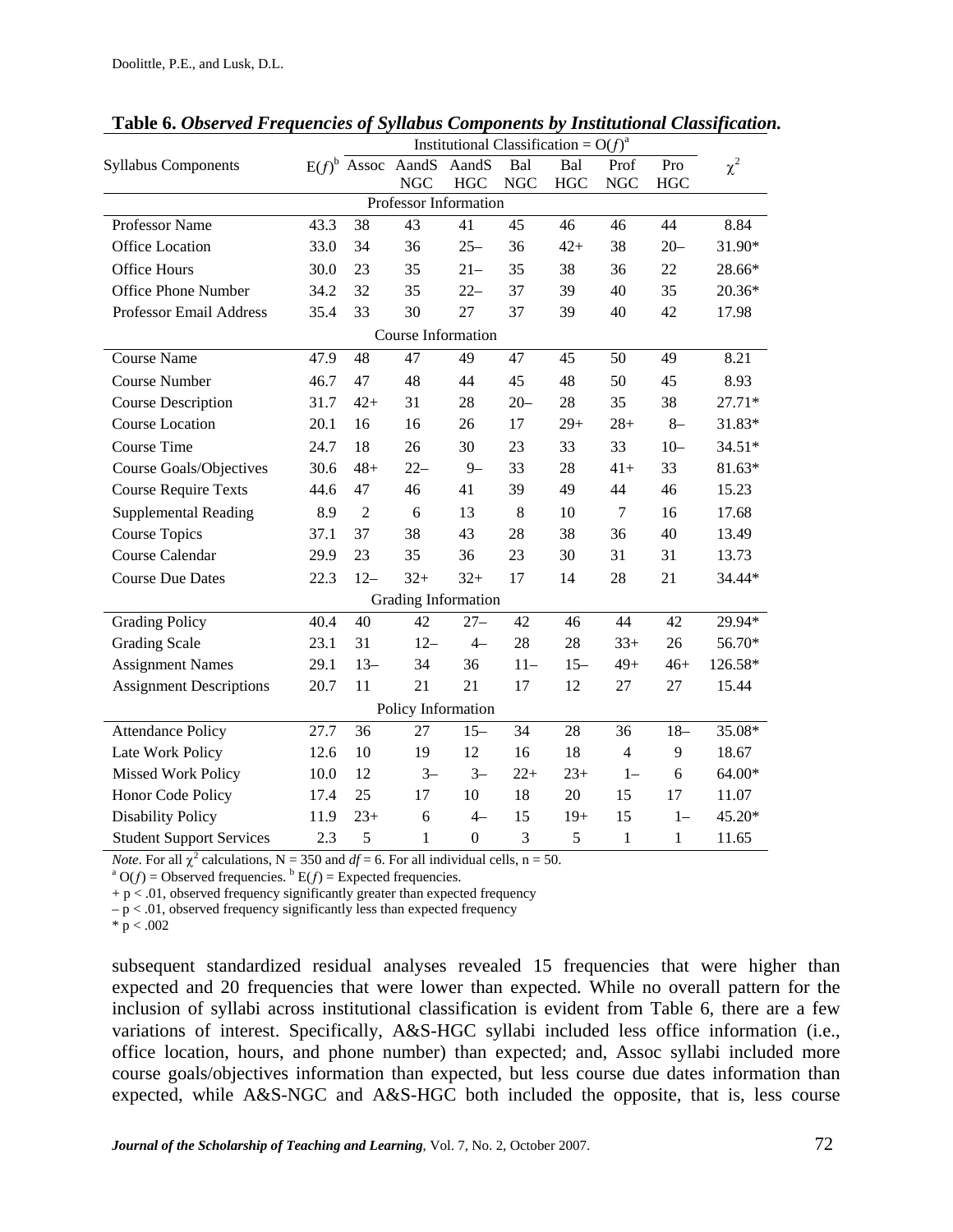goals/objectives information than expected, but more course due dates information than expected.

## **V. Discussion.**

 The purpose of this research was to explore the potential effects that gender and institutional classification have on the inclusion of syllabus components. The gender-based results indicated that there was a significant difference in the number of policy statements included on syllabi between males and females when only the average number of overall policy statements was examined. That is, males included an average of 1.5 policy statements per syllabus, while females included an average of 1.8 policy statements per syllabus. Upon closer analysis, however, this average difference dissipated when the six policies (i.e., attendance, late work, missed work, honor code, disability, and student support) were examined individually. These findings must be interpreted with care. The first finding indicates that *on average*, females include more policy information than males, while the second finding indicates that there are no specific differences between males and female when looking at individual policies. Another interpretation may be to examine these results from a statistical perspective and a meaningful perspective; that is, while there is a statistical difference between the average number of policy statements included on syllabi constructed by males and females, there is no meaningful difference between males and females as there were no differences based on individual policies.

 The institutional classification effects by syllabus component category (see Table 5) revealed that across all category information A&S-HGC syllabi included the least syllabus information while the Bal-NGC, Bal-HGC and Prof-NGC syllabi included the most syllabus information. In examining the specific syllabus component categories it is evident that A&S syllabi, both NGC and HGC, contained the least amount of policy information; that Prof syllabi, both NGC and HGC, contained the most amount of grading information; and that Bal syllabi, both NGC and HGC, contained the most amount of both professor and policy information. Unfortunately, these results allow for few, if any, systematic generalizations related to institutional classification. This lack of systematic generalization is exacerbated in the individual syllabus component data. Specifically, while there were several differences within the individual syllabus component data (see Table 6), there were no meaningful patterns of variability. Thus, while it may be concluded that syllabi vary by institutional classification, one must be careful in generalizing these variations.

 In addition, while the gender data indicate little or no variation in syllabus component inclusion and the institutional classification data indicate significant, though unsystematic, variation, the overall inclusion of syllabus components demonstrates a familiar pattern (see Table 2). The syllabus components most and least often included in the current sample matches the most and least often included syllabus components indicated by Doolittle and Siudzinski (in press; see Table 7). In both samples, the most included syllabus components were course name and number, professor name, required texts, and grading policy, and the least included syllabus components were student support services, late and missing work policies, supplemental readings, and disability and honor code/academic honesty policies.

 *Limitations.* The present study's generalizability and interpretability should be limited based on five concerns. First, the sample of syllabi was not randomly attained, but rather was selected from the web based on Google searches. This selection process may have introduced an unknown bias based on the Google search engine's search algorithm. Second, all of the syllabi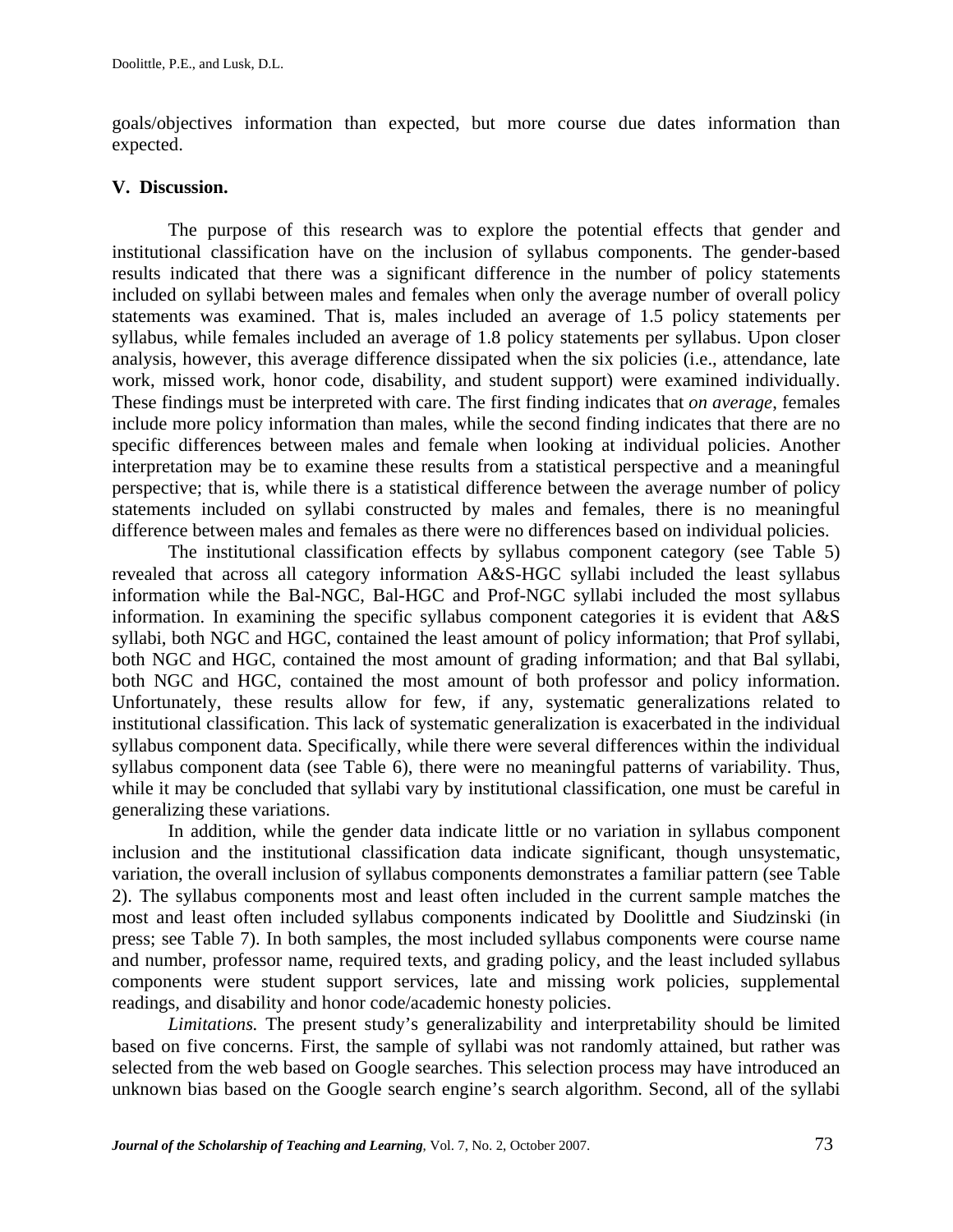were available online. Are there differences between online and non-online syllabi? Initial results from Maurino (2005) provide evidence that there are no differences between online and nononline syllabi, but no comprehensive study has yet been completed. Third, the present study did not evaluate the content or quality of the individual syllabus components, only their presence or absence. While including specific syllabus components is important, the content of these components would have a direct bearing on their value and efficacy. Fourth, while the content of a syllabus is important, how the syllabus is used is likely most important. Is the syllabus used as a *knowledge repository*, explained on the first day of class and never addressed again, or is the syllabus a *knowledge guide*, introduced the first day and referred to repeatedly during the semester as a road map to understanding? And, fifth, the syllabi analysis began with a fixed set of syllabus components. While this set of components is based on and supported by prior research (see Becker and Calhoon, 1999; Doolittle and Siudzinski, in press; Eberly et al., 2001; Garavalia et al., 1999; Habanek, 2005; Meuschke et al., 2002; Parkes et al., 2003) what might have been missed?

|                            | Syllabus Components and Inclusion Percentage |                      |                           |     |  |  |  |  |  |
|----------------------------|----------------------------------------------|----------------------|---------------------------|-----|--|--|--|--|--|
|                            | <b>Current Study</b>                         |                      | Doolittle and Siudzinski  |     |  |  |  |  |  |
| Most Frequently Included   | Course Name                                  | 95%                  | Course Name               | 97% |  |  |  |  |  |
| <b>Syllabus Components</b> | Course Number                                | 93%<br>Course Number |                           | 91% |  |  |  |  |  |
|                            | <b>Required Texts</b>                        | 89%                  | Professor Name            | 91% |  |  |  |  |  |
|                            | Professor Name                               | 87%                  | <b>Required Texts</b>     | 84% |  |  |  |  |  |
|                            | <b>Grading Policy</b>                        | 81%                  | <b>Grading Policy</b>     | 76% |  |  |  |  |  |
| Least Frequently Included  | <b>Honor Code Policy</b>                     | 35%                  | Supplemental Readings     | 34% |  |  |  |  |  |
| <b>Syllabus Components</b> | Late Work Policy                             | 25%                  | <b>Honor Code Policy</b>  | 34% |  |  |  |  |  |
|                            | Disability Policy                            | 24%                  | Disability Policy         | 23% |  |  |  |  |  |
|                            | <b>Missed Work Policy</b>                    | 20%                  | <b>Missed Work Policy</b> | 20% |  |  |  |  |  |
|                            | Supplemental Readings                        | 18%                  | Late Work Policy          | 19% |  |  |  |  |  |
|                            | <b>Support Services</b>                      | 5%                   | <b>Support Services</b>   | 7%  |  |  |  |  |  |

**Table 7.** *The Most and Least Included Syllabus Components Compared to Doolittle and Siudzinski* **(in press).**

# **VI. Implications.**

The current study validated findings from previous studies (Doolittle and Siudzinski, in press; Eberly et al., 2001; Parkes et al., 2003) that syllabi tend to include more professor, course, and grading information, and little policy information. In addition, the lack of meaningful differences in gender and institutional classification join the lack of meaningful differences in discipline (see Doolittle and Siudzinski, in press) to provide more evidence that syllabi are more similar than different across a wide spectrum of educational groups. This lack of meaningful differences in gender, institutional classification, and discipline indicates that the lack of policy information in syllabi is systemic.

This lack of policy information was stark, only 55% of the syllabi evaluated included an attendance policy, 35% included an honor code policy, 24% included a disability policy, 22% included at late work/missing work policy, and 4% included a student support services statement (see Table 2). That being said, should syllabi include these policy statements?

Regarding the attendance policy, Garavalia et al. (1999) determined that attendance and attendance related policies were very important to students. In a survey of 242 students regarding the importance of various syllabus components, three of the top 10 most important syllabus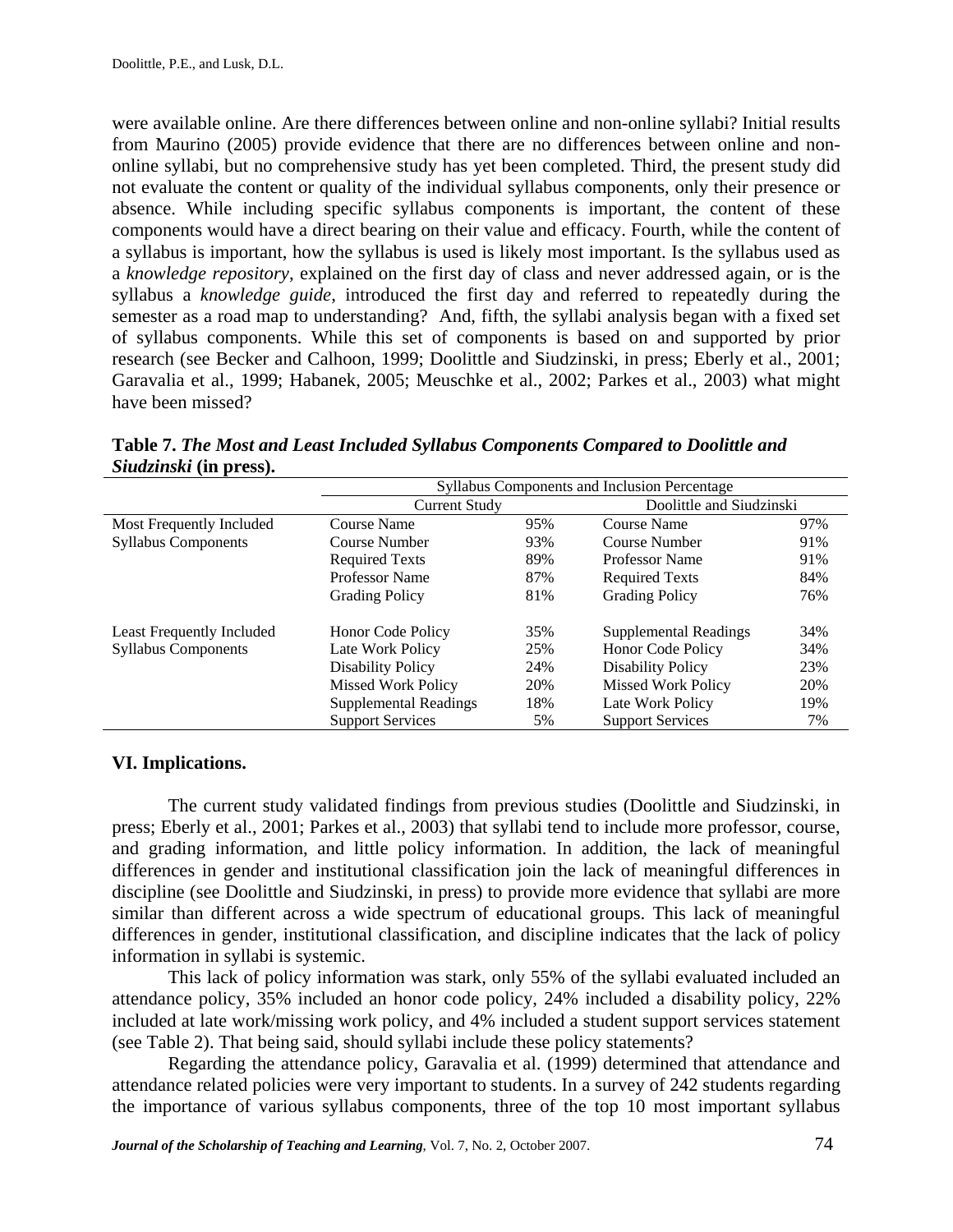components included a statement of allowable absences (#5), a statement of attendance policy (#7), and a statement of penalties for exceeding allowable absences (#8). Similarly, regarding a late work/missing work policy, Becker and Calhoon (1999) surveyed 863 students regarding to which syllabus components they paid attention. The results indicated that students paid significant attention to "Makeup Policy" and "Late Assignment Policy." Thus, both attendance and late/missing work policies are important and/or worthy of attention to students and provide for a more student-centered syllabus (Eberly et al., 2001).

Further, the lack of inclusion of a disability policy in most syllabi is problematic given the increasing numbers of students with disabilities enrolling in higher education institutions (see Gordon, Lewandowski, Murphy, and Dempsey, 2002; Smith, 2001) and the legal requirement for higher education institutions and faculty members to accommodate students with documented disabilities (ADA, 1990; IDEA, 1990). The inclusion of a disability policy, however, goes beyond being in accord with legal statutes. According to Lerner (2003), "one of the greatest challenges faced by college students with learning disabilities is gaining and maintaining the acceptance and cooperation of the academic faculty" (p. 314). Faculty can demonstrate acceptance and encourage students with disabilities to self-identify by providing disability policy statements on syllabi, thus recognizing the rights of students with disabilities to receive needed and entitled accommodations.

This acceptance of student needs, however, should move beyond qualified students with disabilities to include all students. Student support services provide needed scaffolding for all students across a variety of needs and include reading and writing centers, tutoring and study centers, health and counseling centers, women's centers, and library assistance programs. Indeed, Cheng (2004) stresses the vital need for faculty and administrators to collaborate in the creation of a more supportive and holistic academic community for all students. Syllabi that incorporate intercampus learning opportunities promote more effective faculty-student interactions, student affairs programming, and academic advising by creating a whole learning experience for the student (Cheng, 2004; Tinto, 1998). Thus, as in the case of a disability policy, the inclusion of student services within a syllabus demonstrates the faculty member's acceptance of student needs and encouragement to seek out assistance.

Finally, concerns over cheating and academic dishonesty have led to several studies indicating that honor code policies help to alter, positively, student perceptions and behaviors related to cheating and academic integrity (Dufresne, 2004; McCabe, Trevino, and Butterfield, 1999; McCabe, Butterfield, and Trevino, 2003; cf. Roig and Marks, 2006). McCabe and Trevino (1997) further identified context variables (e.g., pressure to succeed, competition, peer culture) as more likely to lead to academic dishonesty than personal variables. The presence of an honor code statement on the syllabus reinforces that academic integrity is a valued component of the course context.

The current research has provided additional evidence that the components of course syllabi are similar across a wide range of domains and institutions, as well as across genders. This research has also provided additional evidence that policy information is severely lacking on most syllabi and that this policy information should be included.

#### **References**

Americans with Disabilities Act (ADA) of 1990. (1990). 42 U.S.C. § 12101 *et seq*.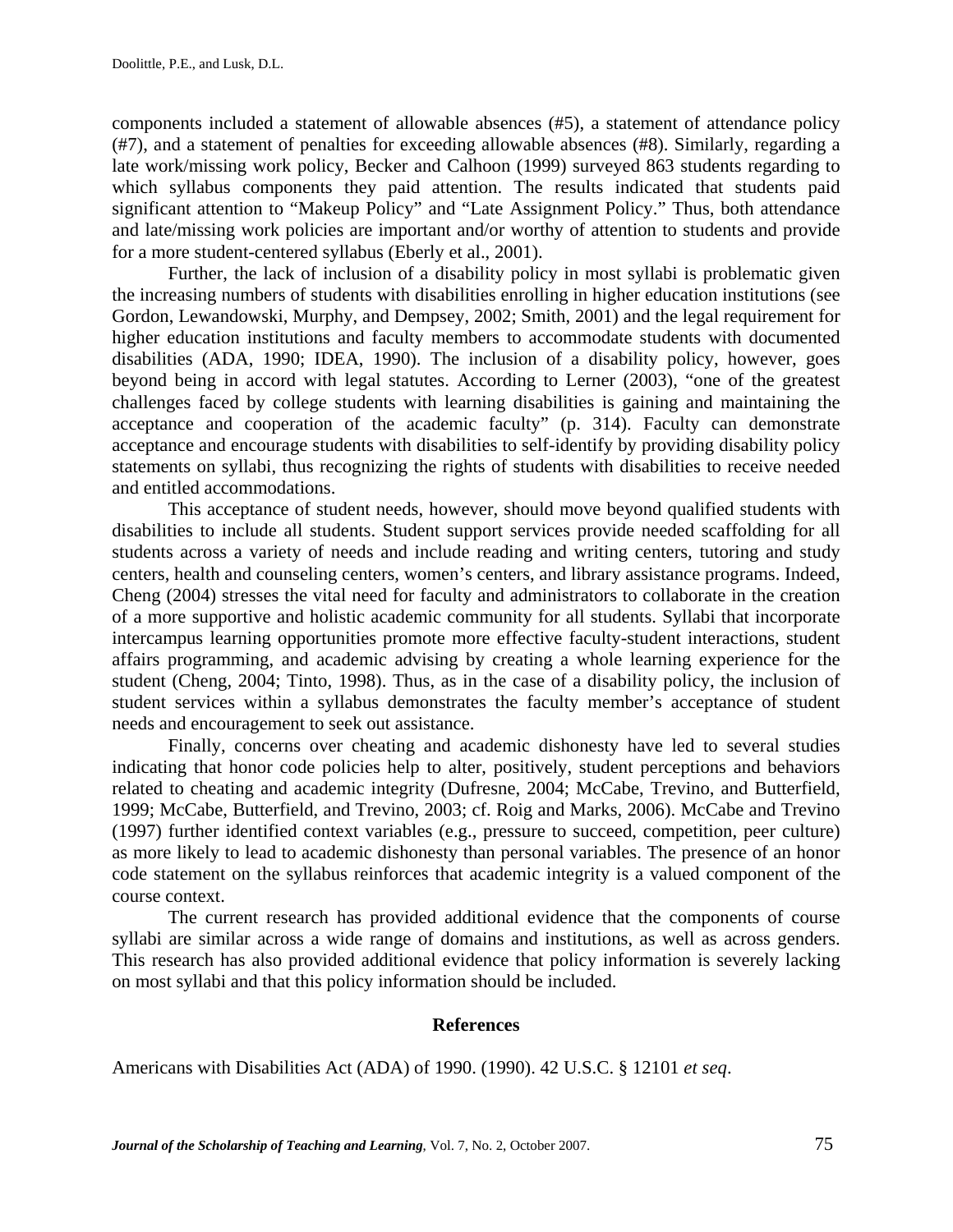Albners, C. (2003). Using the syllabus to document the scholarship of teaching. *Teaching Sociology, 31*(1), 60-72.

Bean, R., and Klekowski, L. (1993). Course syllabi: Extracting their hidden potential. In C. J. Jacob (Ed.), *The Sixth Off-Campus Library Services Conference Proceedings*. Mount Pleasant, MI: Central Michigan University.

Becker, A. H., and Calhoon, S. K. (1999). What introductory psychology students attend to on a course syllabus. *Teaching of Psychology, 26*(1), 6-11.

Cardozo, K. (2006). At the museum of natural history: The experiential syllabus (or, what happens when students act like professors). *Pedagogy: Critical Approaches to Teaching Literature, Language, Composition, and Culture, 6*(3), 405-433.

Cheng, D., X. (2004). Students' sense of campus community: What it means, and what to do about it. *NASPA Journal, 41*(2), 216-234.

Dewald, N. (2003). Anticipating library use by business students: The uses of a syllabus study. *Research Strategies, 19*(1), 33-45.

Doolittle, P. E., and Siudzinski, R. A., (in press). Recommended syllabus components: What do higher education faculty include in their syllabi? *Journal on Excellence in College Teaching.* 

Dufresne, R. L. (2004). An action learning perspective on effective implementation of academic honor codes. *Group and Organization Management, 29*(2), 201-218.

Eberly, M. B., Newton, S. E., and Wiggins, R. A. (2001). The syllabus as a tool for studentcentered learning. *The Journal of General Education, 50*(1), 56-74.

Garavalia, L. S., Hummel, J. H., Wiley, L. P., and Huitt, W. G. (1999). Constructing the course syllabus: Faculty and student perceptions of important syllabus components. *Journal on Excellence in College Teaching, 10*(1), 5-21.

Gifford J. (2003). *The syllabus/e-syllabus for the 21<sup>st</sup> century*. New York: University Press of America.

Google. (2006). *Webmaster guidelines*. Retrieved May 17, 2006, from http://www.google.com/support/webmasters/bin/answer.py?answer=35769.

Gordon, M., Lewandowski, L., Murphy, K., and Dempsey, K. (2002). ADA-based accommodations in higher education: A survey of clinicians about documentation requirements and diagnostic standards. *Journal of Learning Disabilities, 35*(4), 357-363.

Grunert, J. 1997). *The course syllabus: A learning-centered approach.* Bolton, MA: Anker Publishing.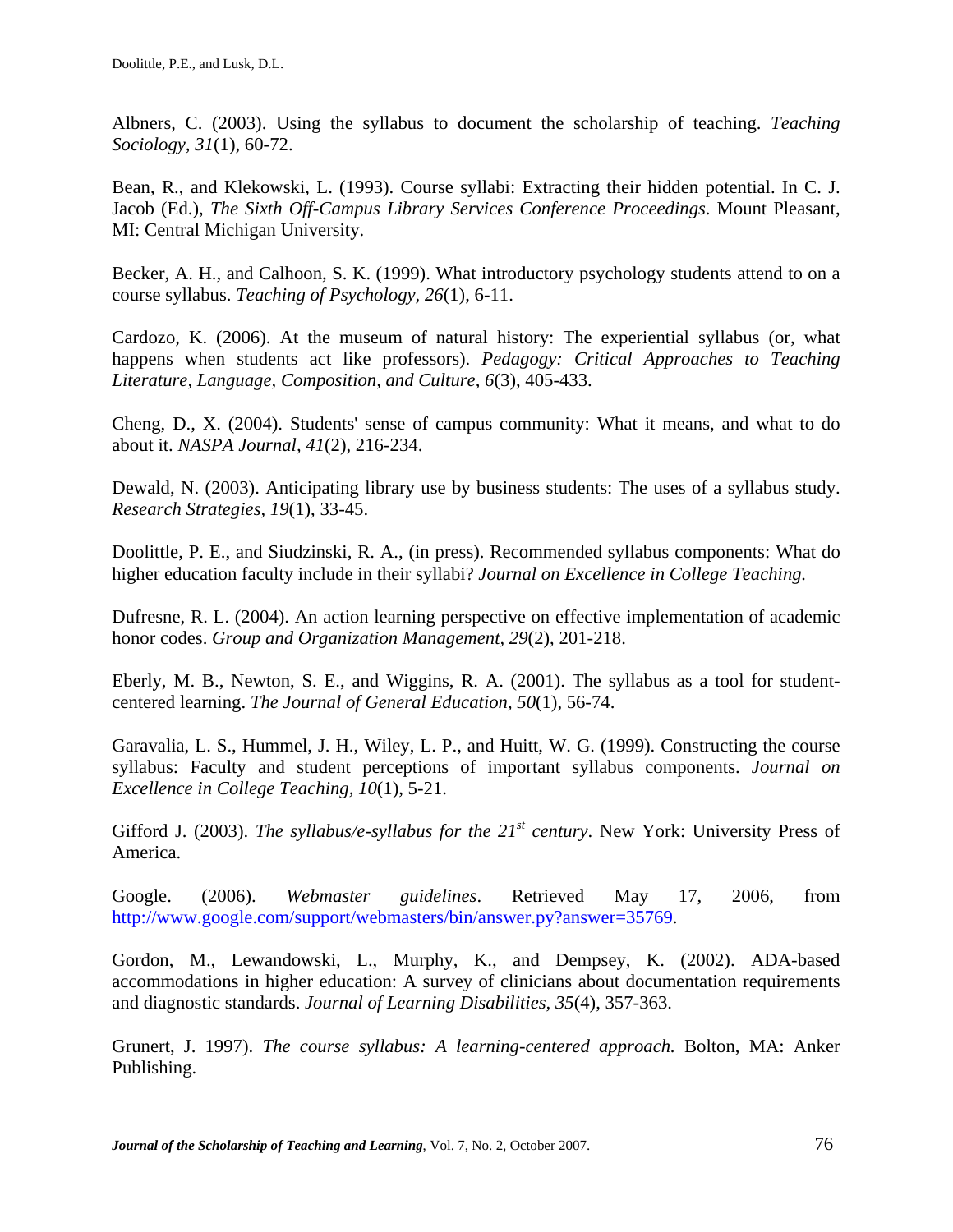Habanek, D. (2005). An examination of the integrity of the syllabus. *College Teaching, 53*(2), 62-64.

Hays, W. (1994). *Statistics (5th ed.).* New York: Harcourt Brace.

Hrycaj. P. (2006). An analysis of online syllabi for credit-bearing library skills courses. *College and Research Libraries, 67*(6), 525-535.

Individuals with Disabilities Education Act (IDEA) of 1990. (1990). 20 U.S.C. § 1400 *et seq*.

Keppel, G., and Wickens, T. (2004). *Design and analysis: A researcher's handbook.* Upper Saddle River, NJ: Pearson.

Lerner, J. (2003). *Learning disabilities: Theories, diagnosis, and teaching strategies.* Boston: Houghton Mifflin.

Madson, M., Melchert, T., and Whipp, J. (2004). Assessing student exposure to and use of computer technologies through an examination of course syllabi. *Assessment and Evaluation in Higher Education, 29*(5), 549-561.

Maurino, P. S. M. (2005). Syllabi as cybergenre. *Journal of Educational Technology Systems, 34*(2), 223-240.

McCabe, D. L., Butterfield, K. D., and Trevino, L. K. (2003). Faculty and academic integrity: The influence of current honor codes and past honor code experiences. *Research in Higher Education, 44*(3), 367-385.

McCabe, D. L., and Trevino, L. K. (1997). Individual and contextual influences on academic dishonesty: A multi-campus investigation. *Research on Higher Education, 38*, 379-396.

McCabe, D. L., Trevino L. K., and Butterfield, K. D. (1999). Academic integrity in honor code and non-honor code environments. *Journal of Higher Education, 70*(2), 211-234.

Meuschke, D., Gribbons, B., and Dixon, S. (2002). *Syllabus survey: Spring 2002* (Report No. 119). Santa Clarita, CA: College of the Canyons, Office of Institutional Development and Technology.

Parkes, J., Fix, T. K., and Harris, M. B. (2003). What syllabi communicate about assessment in college classrooms. *Journal on Excellence in College Teaching, 14*(1), 61-83.

Parkes, J. and Harris, M. (2002). The purposes of a syllabus. *College Teaching, 50*(2), 55-61.

Rambler, L. (1982). Syllabus study: Key to a responsive academic library. *Journal of Academic Librarianship, 8*(3), 155-159.